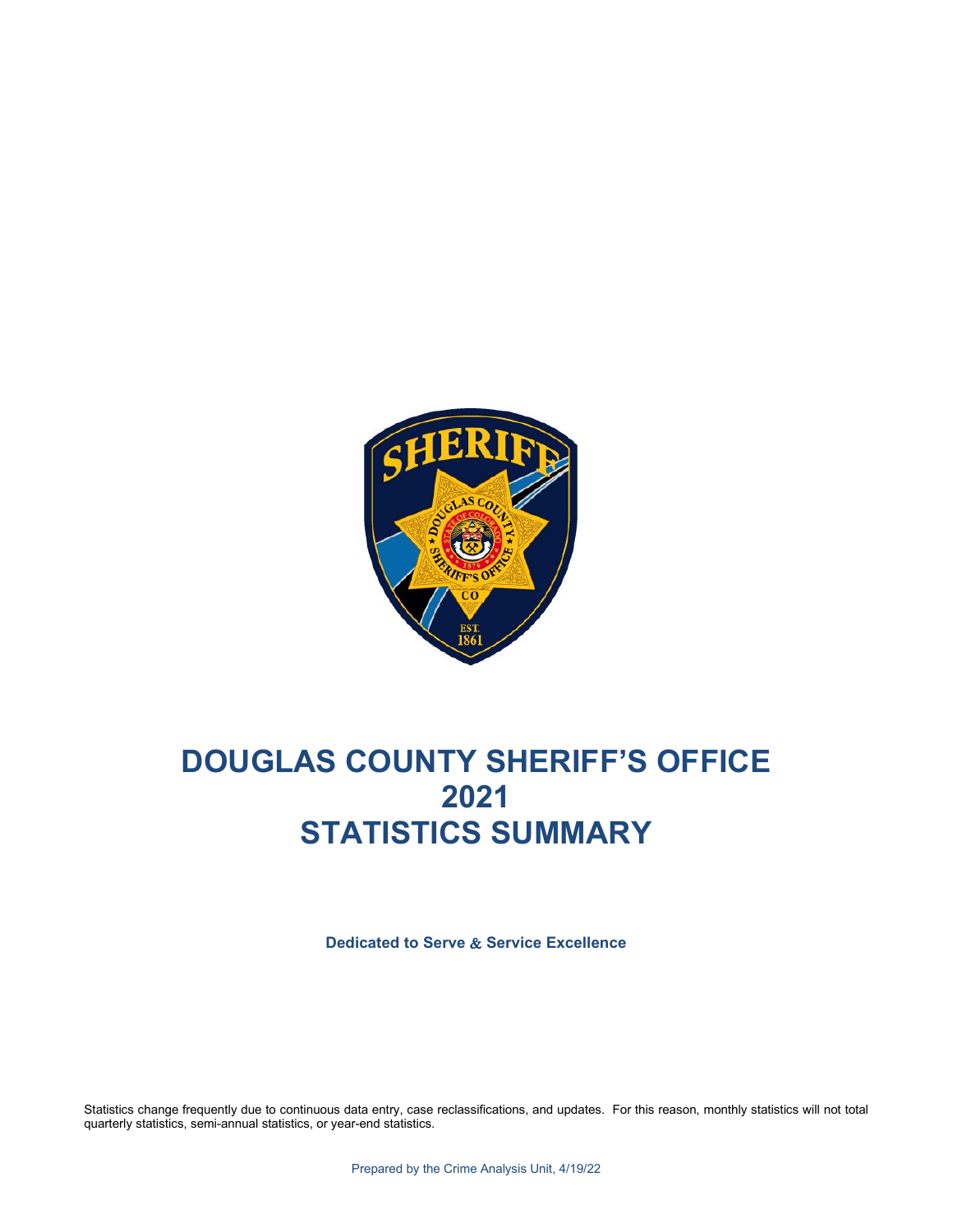#### **Crime Summary**

The statistics summarized in this report do not include crimes that occurred in the municipal jurisdictions of Aurora, Castle Rock, Littleton, Lone Tree, or Parker. All percentages are rounded.

#### **Population**

According to the Douglas County Community Development Department, the January, 2022 total Douglas County population was 373,275. In January of 2021, the adjusted total county population was 364,449, reflecting a population increase of 2% during 2021. The January, 2022 Douglas County Sheriff's Office jurisdiction population (unincorporated areas, Castle Pines and Larkspur) was estimated to be 216,067. The January, 2021 adjusted Douglas County Sheriff's Office jurisdiction population was 2[1](#page-1-1)2,247, a population increase of 2% during 2021.<sup>1</sup>

#### **2021 Notable Findings**

- Total crime increased 8% between 2020 and 2021.
- According to preliminary data, total crime in the State of Colorado increased 10% between 2020 and 2021.[2](#page-1-2)
- There was a 21% increase in violent crime (murder and non-negligent manslaughter, forcible rape, robbery, and aggravated assault) in Douglas County.
- According to preliminary data, violent crime in the State of Colorado increased 10%, and there was an 18% increase in murder between 2020 and 2021[.2](#page-1-0)
- Although murder and non-negligent manslaughter remained the same in Douglas County between 2020 and 2021, aggravated assault increased 15%, forcible rape increased 27%, and robbery increased 106% (18 robberies in 2020 compared to 37 in 2021).
- The crime of menacing accounted for approximately 40% of the aggravated assault offenses.
- Although national crime data is not yet available, many major cities across the United States have reported significant increases in homicides and other violent crimes in 2021.
- Property crime (burglary, theft, motor vehicle theft, and arson) increased 8%.
- The property crime increase was led by an 18% increase in burglary (residential and non-residential combined), and an 11% increase in motor vehicle theft.
- According to the CATPA-Metropolitan Auto Theft Task Force (C-MATT), motor vehicle thefts increased 39% across the Denver Metro Area between 2020 and 2021, and there was a 27% increase in the total number of Douglas County (including incorporated areas) stolen vehicles entered in the Colorado Crime Information Center (CCIC) system.[3](#page-1-3)
- In 2021, 215 vehicles stolen from outside jurisdictions were recovered in Douglas County, compared to 159 in 2020.
- Excluding the "All Other Offenses" crime category, which counts numerous miscellaneous offenses together, the five most commonly occurring crimes were:

<span id="page-1-4"></span><span id="page-1-0"></span>

| <b>2021 Top Five Crimes</b>            | % Of Total |
|----------------------------------------|------------|
| Financial crimes (combined categories) | 17%        |
| Theft                                  | 13%        |
| Vandalism                              | 8%         |
| Assault (aggravated & simple)          | 8%         |
| Trespass auto*                         | 7%         |

\* Theft from auto duplicates removed

- The most significant crime increases between 2020 and 2021, not taking into account small numbers that are responsible for large percentage increases, were a 161% increase in forcible fondling, a 106% increase in robbery, and a 90% increase in false pretenses/swindle/confidence game (fraud-identity theft).
- The large increase in forcible fondling may be due, in part, to cases between siblings and other family members that occurred during the COVID-19 lockdowns but didn't get reported until 2021 when mandatory reporters were notified. As a note, most of the sex crimes reported in Douglas County involve suspects known to their victims.

<sup>1</sup> Douglas County Department of Community Development, Community and Resource Services.

<span id="page-1-1"></span><sup>&</sup>lt;sup>2</sup> Colorado Bureau of Investigation. NIBRS Agency Crime Overview. Website: [https://coloradocrimestats.state.co.us/public/View/RSReport.aspx?ReportId=45.](https://coloradocrimestats.state.co.us/public/View/RSReport.aspx?ReportId=45)

<span id="page-1-3"></span><span id="page-1-2"></span><sup>3</sup> 2021 C-MATT Executive Report, CATPA-Metropolitan Auto Theft Task Force, Updated 2/15/2022.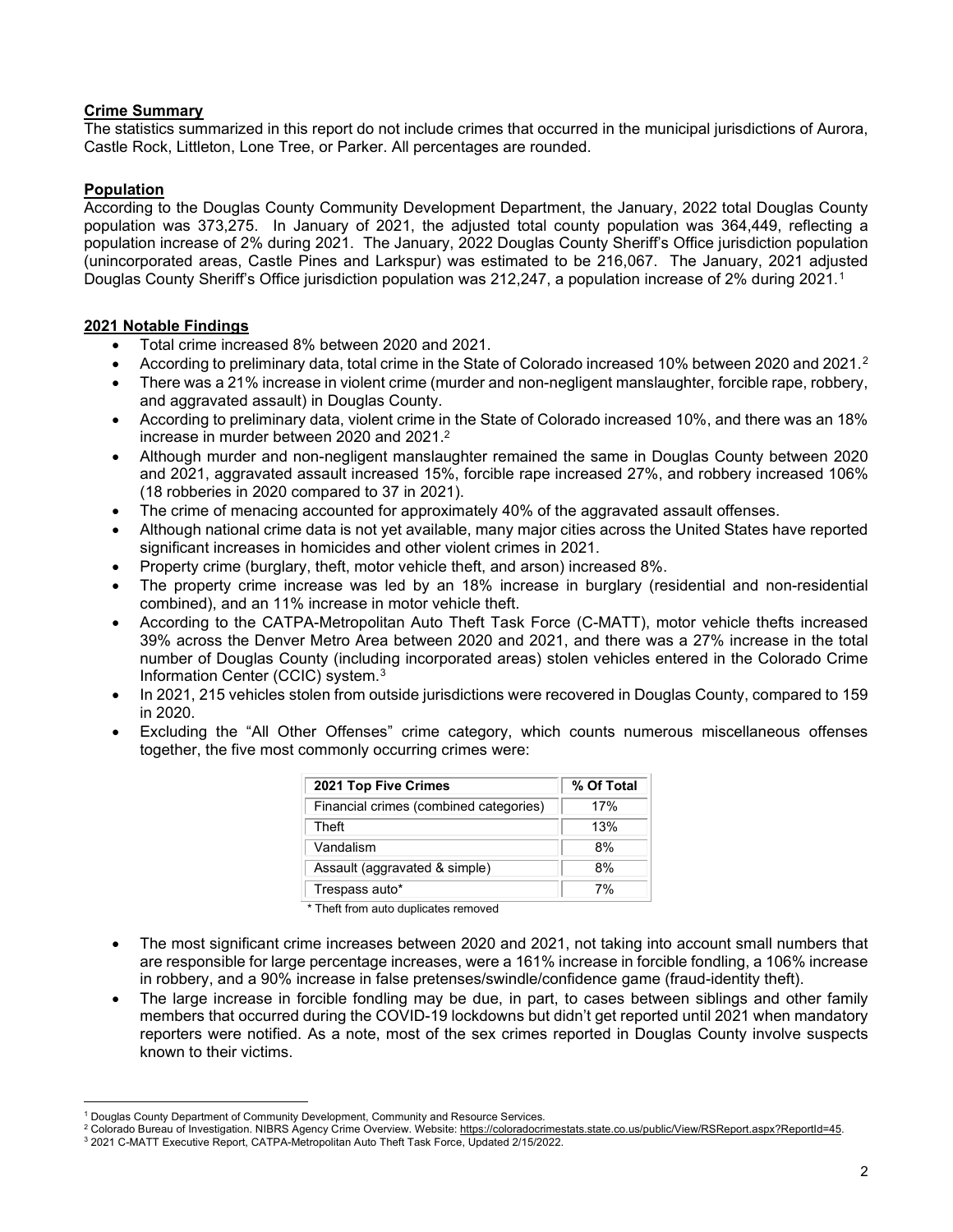- False pretense (fraud-identity theft) consists of unauthorized use of a financial transaction device such as a credit card, check, or wire transfer.
- During 2021, federal unemployment insurance programs were enacted due to COVID-19, and there was a significant increase in identity theft involving false unemployment claims. The Financial Crimes Unit received up to 80 cases per week for several months during 2021.
- Domestic violence offenses increased 2%, and non-criminal family disturbances decreased 14%.
- Mental health holds increased 21%.
- January had the most crime in 2021 followed by March.
- June had the least amount of crime followed by August.
- Not including schools, the most significant crime hot spots were the area of Quebec St & Business Center Dr (Walmart and King Soopers were major contributors), the Highlands Ranch Town Center area, and RTD Lincoln Station as well as apartments north of Lincoln Station along Park Meadows Dr.



- Not including schools, the top crime locations were:
	- 1. Walmart, 6675 Business Center Dr (243 offenses)
	- 2. King Soopers, 8673 S Quebec St (99 offenses)
	- 3. 24 Hour Fitness, 6830 E County Line Rd (94 offenses)
- The top three crime locations at schools were:
	- 1. Chaparral High School, 15655 Brookstone Dr (87 offenses)
	- 2. Ponderosa High School, 7007 Bayou Gulch Rd (82 offenses)
	- 3. Highlands Ranch High School, 9375 Cresthill Ln (66 offenses)
- Total crime and non-criminal incidents at secondary schools decreased 76% between the 2019/2020 school year and the 2020/2021 school year, and school crime and non-criminal incidents increased 248% between August and December of 2021 compared to August through December of 2020.
- The large increase in school crime between August through December of 2021 may be due, in part, to online learning during several months of year-end 2020, which kept crime at below-average levels.
- District 3 had the highest percentage of crime and calls for service followed by District 4.
- There was an 11% increase in total deaths between 2020 and 2021.
- Of the total deaths, 61% were natural deaths and 12% were suicides.
- There were 28 suicides in 2021 compared to 31 in 2020.
- There was a 3% increase in citizen-initiated calls for service between 2020 and 2021.
- There has been a steady increase in the daytime homeless population in Douglas County since 2014. Between 2020 and 2021, there was a 32% increase in calls for service where the "homeless" was entered in the call notes.
- Friday was the day of the week with the most calls for service, which has remained the top day of week since 2007.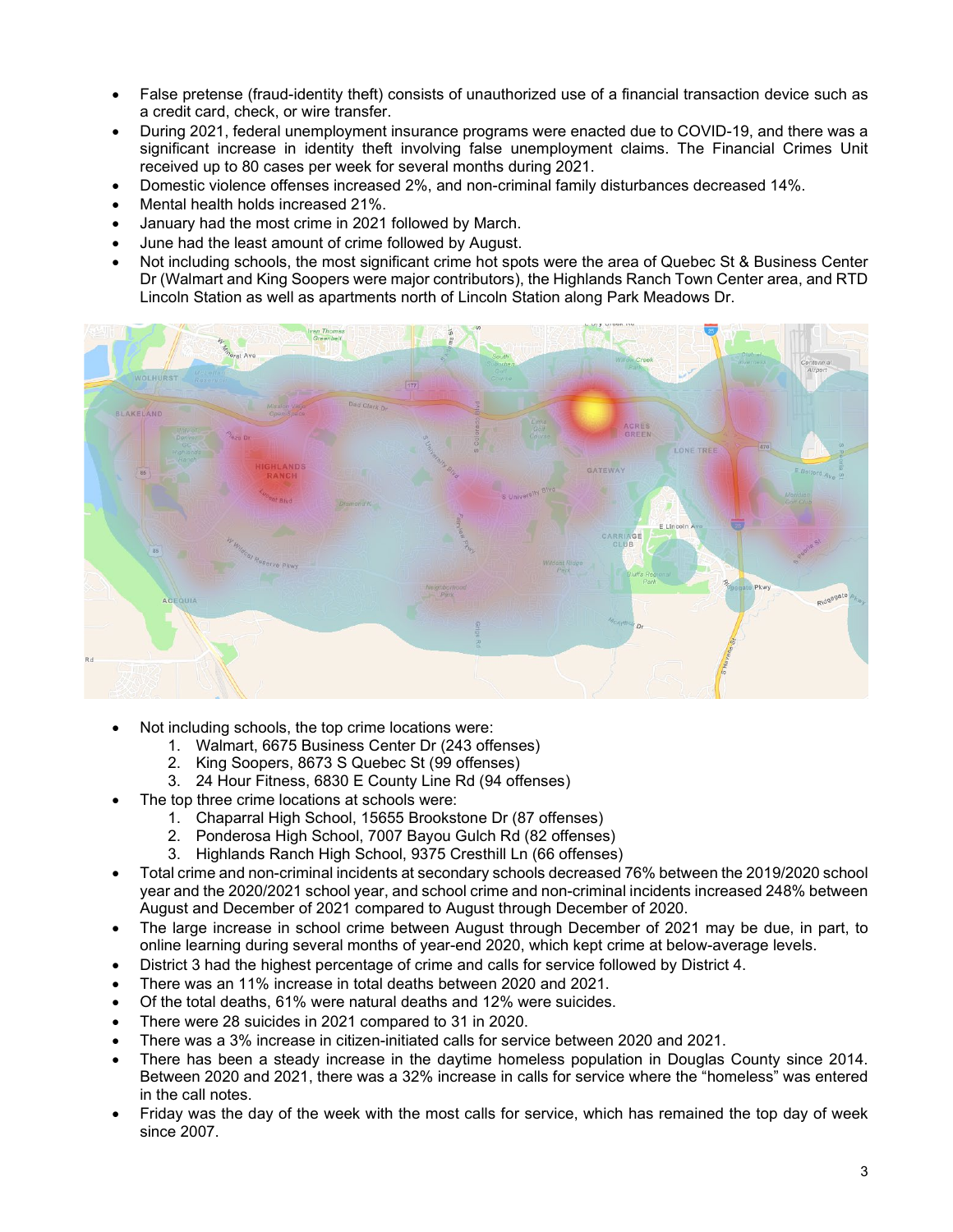- The time frame between 1500-1559 hours had the most calls for service, followed by 1400-1459 hours and 1600-1659 hours.
- The peak call for service day and time was Friday between 1400-1459 hours, followed by Friday between 1500-1559 hours.



#### **2021 Calls for Service by Day and Hour**

- The top three citizen-initiated calls for service (excluding those dispositioned to another agency) were welfare checks, citizen assists, and suspicious circumstance calls.
- The top priority-1 citizen-initiated calls for service were domestics and medical assists.
- The top three citizen-initiated calls for service locations were:
	- 1. Walmart, 6675 Business Center Dr (205 calls)
	- 2. Denver Springs, 8835 American Way (203 calls)
	- 3. UCHealth Highlands Ranch Hospital, 1500 Park Central Dr (121 calls)
- The priority-1 response time decreased 7% between 2020 and 2021, and the priority-2 response time decreased 3%.
- Total arrests decreased 5% between 2020 and 2021.
- Of the total arrests, 80% were adults and 20% were juveniles.
- Excluding the "All Other Offenses" crime category which counts numerous miscellaneous offenses together, adults were arrested most often for assault (aggravated and simple combined) followed by DUI, and juveniles were arrested most often for drug offenses followed by liquor law violations.
- Excluding the "All Other Offenses" crime category, adults and juveniles combined were arrested most often for assault (aggravated and simple combined).
- Combined aggravated and simple assault arrests accounted for 17% of the total arrests.
- Of the arrests where data was collected regarding alcohol use, 34% of the arrestees were believed to be under the influence of alcohol at the time of their arrest.
- Of the arrests where data was collected regarding drug use, 16% of the arrestees were believed to be under the influence of drugs at the time of their arrest.
- Of the arrests where residence location was collected, 52% of the arrestees were residents of Douglas County and 48% were non-residents.

#### **2017 – 2021 Notable Findings**

- There was a 9% increase in total crime between 2017 and 2021. During the same timeframe, the Douglas County Sheriff's Office jurisdiction population increased 8%.
- Between 2017 and 2021, crime in Colorado increased 18%, and the state population increased 3%.<sup>2</sup>
- The most significant crime increases between 2017 and 2021, not taking into account small numbers that were responsible for large percentage increases, were a 468% increase in stolen property offenses, a 104%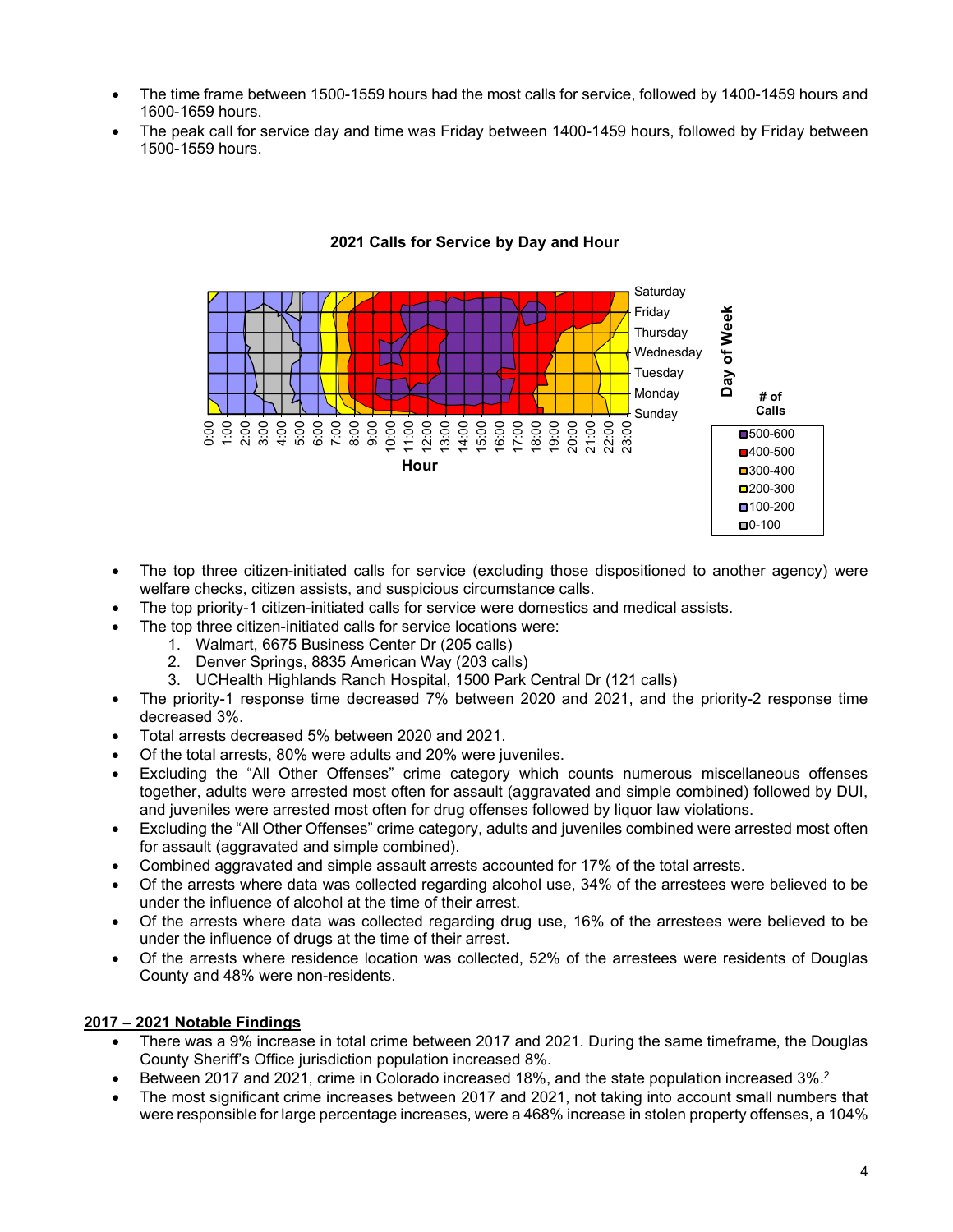increase in false pretenses/swindle/confidence game (fraud-identity theft), a 79% increase in aggravated assault, and a 73% increase in motor vehicle theft.

- Stolen property offenses include "criminal possession of a financial device" statutes (possession of credit cards/debit cards belonging to someone else). These types of crimes are often associated with trespass auto, motor vehicle theft, and mail theft.
- According to C-MATT, motor vehicle thefts in the Denver Metro Area increased 103% between 2017 and 2021, and they increased 80% across the state during the same timeframe. $^3$  $^3$
- The 2021 offenses with the most significant increases when compared to the 2017 to 2020 averages were false pretenses/swindle/confidence game (fraud-identity theft), destruction/damage/vandalism of property, motor vehicle theft, simple assault, aggravated assault, and trespass auto.
- There was a 107% increase in homeless calls for service between 2017 and 2021.
- Drug/narcotics violations were at the lowest level in 2021 when compared to the years between 2017 and 2020.

#### **2021 Traffic**

- There was a 20% increase in crashes between 2020 and 2021.
- Non-injury crashes increased 16%, and injury crashes increased 63%.
- Of the total crashes, 87% were non-injury.
- There were eight fatal crashes in 2021, and there were eight fatal crashes in 2020.
- Of the eight fatal crashes, three involved motorcycles in rural areas across the county.
- The top crash locations were:

| 2021 Top Crash Locations* <sup>4</sup>                   | 2021<br><b>Crashes</b> | 2020<br><b>Crashes</b> |
|----------------------------------------------------------|------------------------|------------------------|
| Lincoln Ave & Chambers Rd                                | 26                     | 19                     |
| Quebec St & University Blvd/Lincoln Ave                  | 21                     | 11                     |
| University Blvd & Wildcat Reserve Pkwy (Fallbrooke Dr)   | 20                     | 15                     |
| University Blvd & Highlands Ranch Pkwy (Colorado Blvd)   | 17                     | 11                     |
| Quebec St & Business Center Dr (Park Meadows Dr)**       | 17                     | 13                     |
| Quebec St & County Line Rd                               | 16                     | 13                     |
| University Blvd & Cresthill Ln                           | 14                     | 14                     |
| Wildcat Reserve Pkwy & Fairview Pkwy (McArthur Ranch Rd) | 14                     | 6                      |
| Highlands Ranch Pkwy & Broadway                          | 13                     | 17                     |
| Highlands Ranch Pkwy & Lucent Blvd                       | 13                     | 9                      |

\* County maintained roadways only. Private property and Castle Pines crashes not included.

\*\* Includes Lone Tree crashes.

- District 3 had the highest percentage of crashes followed by District 2.
- Crashes increased in all districts except Districts 8, 9, and 10.
- District 1 had the most significant increase in crashes at 38%.
- District 12 had the highest crash rate per 1,000 residents.
- The most significant crash hot spots were the areas of University Blvd between Highlands Ranch Pkwy (Colorado Blvd) & Cresthill Ln, the Highlands Ranch Town Center area, and Quebec St between Business Center Dr & County Line Rd. See hot spot map on the following page.

<span id="page-4-0"></span><sup>4</sup> Douglas County Department of Public Works Engineering, Engineering Services, 2021 High Crash Summary.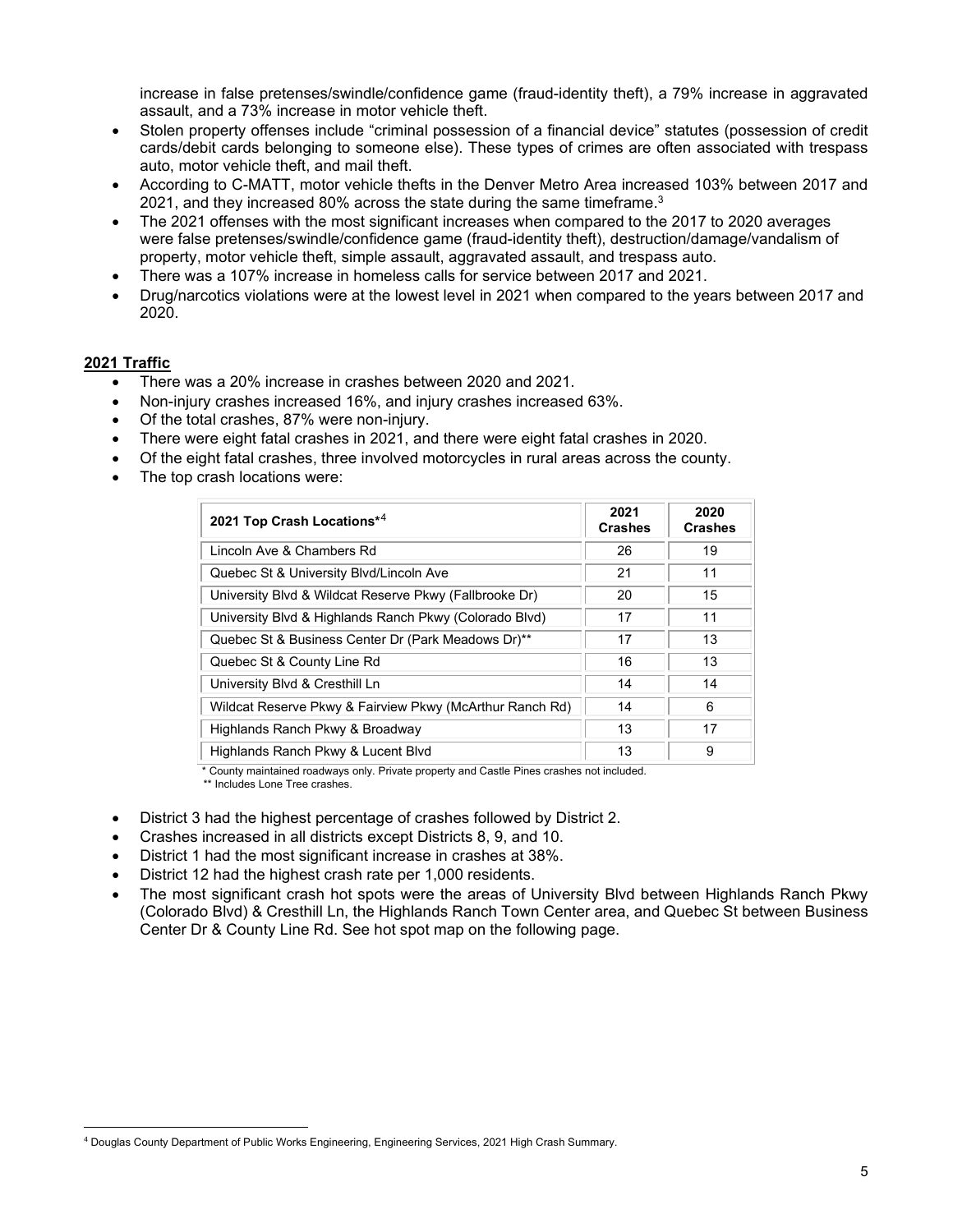

• Peak crash days and times were:

| 2021 Peak Crash Days & Times      | # of<br><b>Crashes</b> |
|-----------------------------------|------------------------|
| Friday between 1500-1559 hours    | 37                     |
| Tuesday between 1500-1559 hours   | 31                     |
| Thursday between 1500-1559 hours  | 30                     |
| Wednesday between 1500-1559 hours | 29                     |
| Wednesday between 1700-1759 hours | 26                     |

- Friday was the day of the week in 2021 with the most crashes followed by Thursday and Wednesday.
- The time frame between 1500-1559 hours had the most crashes, followed by 1700-1759 hours and 1400-1459 hours.



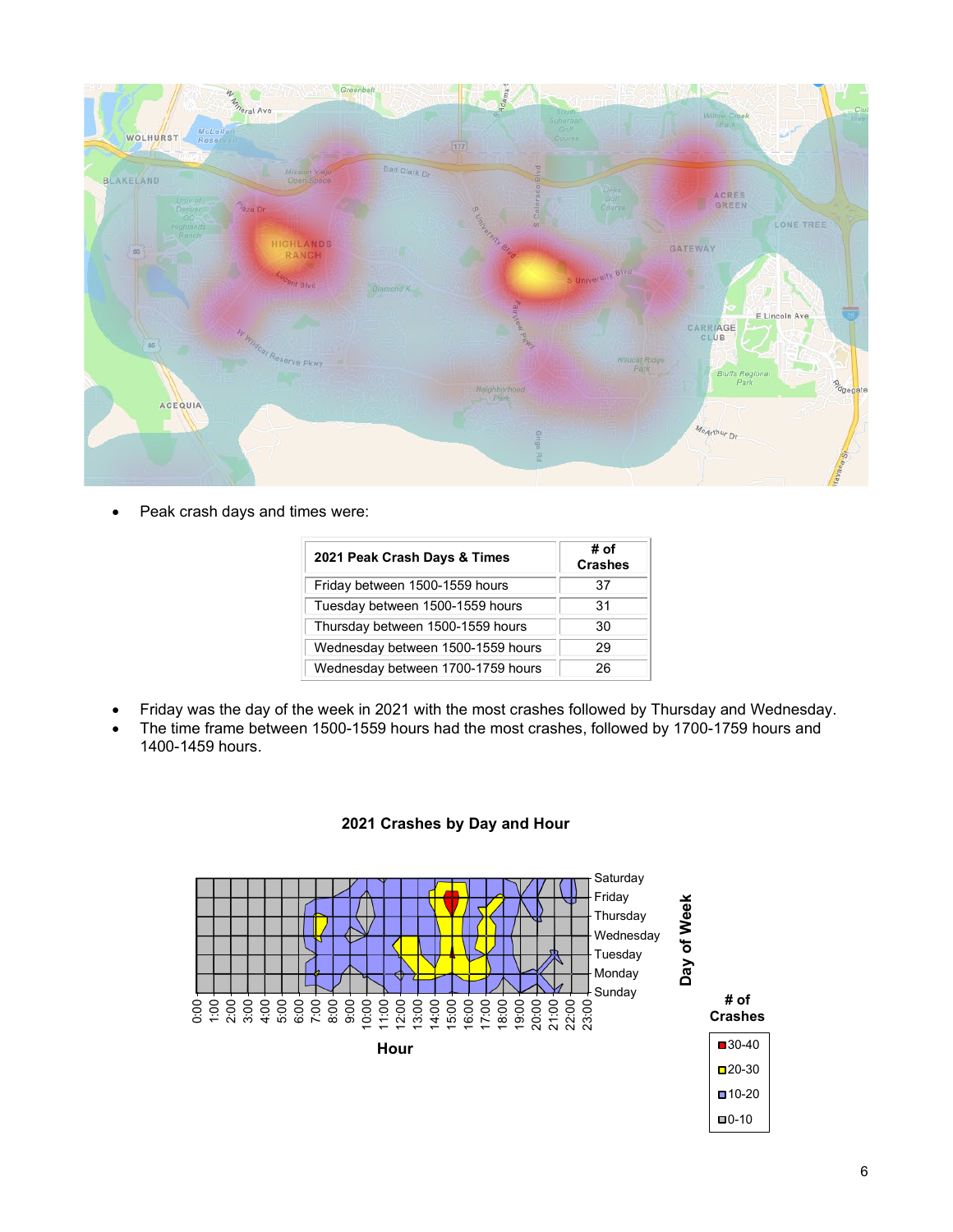

| Tony a. openoch                                                       |                |                 |                   |              |                    |                   | % Change % Change | 2017 to         | Compared        |
|-----------------------------------------------------------------------|----------------|-----------------|-------------------|--------------|--------------------|-------------------|-------------------|-----------------|-----------------|
| <b>NIBRS Group A</b>                                                  | 2017           | 2018            | 2019              | 2020         | 2021               | 2020 to<br>2021   | 2017 to<br>2021   | 2020<br>Average | to 4-Year       |
|                                                                       |                |                 |                   |              |                    |                   |                   |                 | Average         |
| Arson                                                                 | 24             | $\overline{26}$ | $\overline{21}$   | 52           | 22                 | $-58%$            | $-8%$             | 31              | -9              |
| <b>Aggravated Assault</b>                                             | 205            | 272             | 293               | 317          | 366                | 15%               | 79%               | 272             | 94              |
| <b>Simple Assault</b>                                                 | 553            | 639             | 655               | 688          | 762                | 11%               | 38%               | 634             | 128             |
| Intimidation                                                          | 55             | 56              | 57                | 62           | 38                 | $-39%$            | $-31%$            | 58              | $-20$           |
| <b>Bribery</b>                                                        | 10             | 20              | 19                | 39           | 14                 | $-64%$            | 40%               | 22              | $-8$            |
| <b>Burglary Residential</b>                                           | 250            | 220             | 184               | 212          | 255                | 20%               | 2%                | 217             | 39              |
| <b>Burglary Non-Residential</b>                                       | 294            | 201             | 209               | 191          | 222                | 16%               | $-24%$            | 224             | $-2$            |
| <b>Counterfeiting/Forgery</b>                                         | 184            | 260             | 324               | 147          | 69                 | $-53%$            | $-63%$            | 229             | $-160$          |
| <b>Destruction/Damage/Vandalism of Property</b>                       | 954            | 940             | 858               | 1042         | 1154               | 11%               | 21%               | 949             | 206             |
| <b>Drug/Narcotic Violations</b>                                       | 478            | 405             | 517               | 536          | 403                | $-25%$            | $-16%$            | 484             | $-81$           |
| <b>Drug Equipment Violations</b>                                      | 307            | 217             | 270               | 267          | 224                | $-16%$            | $-27%$            | 265             | $-41$           |
| <b>Embezzlement</b>                                                   | 0<br>20        | 2<br>37         | $\mathbf 0$<br>29 | 0<br>67      | $\mathbf{0}$<br>37 | $N/C^*$<br>$-45%$ | $N/C^*$<br>85%    | 1<br>38         | $-1$<br>$-1$    |
| <b>Extortion/Blackmail</b><br>False Pretenses/Swindle/Confidence Game | 1108           | 1209            | 915               | 1188         | 2261               | 90%               | 104%              | 1105            | 1156            |
| <b>Credit Card/Automatic Teller Machine Fraud</b>                     | 88             | 200             |                   | 110          | 99                 | $-10%$            | 13%               | 134             |                 |
| Impersonation                                                         | 117            | 94              | 139<br>96         | 78           | 74                 | $-5%$             | $-37%$            | 96              | $-35$<br>$-22$  |
| <b>Welfare Fraud</b>                                                  | 8              | 5               | 17                | 8            | $\mathbf{0}$       | $-100%$           | $-100%$           | 10              | $-10$           |
| <b>Wire Fraud</b>                                                     | 68             | 144             | 67                | 65           | 52                 | $-20%$            | $-24%$            | 86              | $-34$           |
| <b>Betting/Wagering</b>                                               | 0              | 0               | 0                 | 0            | $\mathbf 0$        | $N/C^*$           | $N/C^*$           | 0               | 0               |
| <b>Operating/Promoting/Assisting Gambling</b>                         | 0              | 0               | $\mathbf 0$       | 0            | $\mathbf{0}$       | $N/C^*$           | $N/C^*$           | $\mathbf 0$     | $\mathbf 0$     |
| <b>Gambling Equipment Violations</b>                                  | 0              | $\mathbf 0$     | 0                 | 0            | $\mathbf 0$        | $N/C^*$           | $N/C^*$           | 0               | $\mathbf 0$     |
| <b>Sports Tampering</b>                                               | 0              | 0               | $\mathbf 0$       | 0            | $\mathbf{0}$       | $N/C^*$           | $N/C^*$           | $\mathbf 0$     | 0               |
| Murder and Non-Negligent Manslaughter                                 | 3              | $\mathbf{1}$    | $\overline{c}$    | 4            | $\overline{4}$     | 0%                | 33%               | 3               | $\overline{2}$  |
| <b>Negligent Manslaughter</b>                                         | $\mathbf{1}$   | $\mathbf{1}$    | 6                 | 1            | $\overline{1}$     | 0%                | 0%                | $\overline{2}$  | $-1$            |
| Justifiable Homicide                                                  | 0              | 0               | $\mathbf 0$       | 0            | $\mathbf{0}$       | $N/C^*$           | $N/C^*$           | $\mathbf 0$     | $\mathbf 0$     |
| Kidnapping/Abduction                                                  | 36             | 40              | 47                | 40           | 56                 | 40%               | 56%               | 41              | $\overline{15}$ |
| Theft                                                                 | 1756           | 2089            | 1717              | 1775         | 1887               | 6%                | 7%                | 1834            | 53              |
| Trespass Auto (includes theft from auto)                              | 1625           | 1668            | 1344              | 1505         | 1617               | 7%                | 0%                | 1536            | 82              |
| <b>Motor Vehicle Theft</b>                                            | 279            | 371             | 228               | 437          | 484                | 11%               | 73%               | 329             | 155             |
| Pornography/Obscene Material                                          | 84             | 58              | 39                | 30           | 41                 | 37%               | $-51%$            | 53              | $-12$           |
| <b>Prostitution</b>                                                   | 6              | 1               | 0                 | 0            | $\overline{2}$     | $N/C^*$           | $-67%$            | 2               | $\mathbf 0$     |
| <b>Assisting or Promoting Prostitution</b>                            | 0              | $\mathbf{1}$    | 0                 | 0            | $\overline{1}$     | $N/C^*$           | $N/C^*$           | 0               | $\mathbf{1}$    |
| <b>Human Trafficking</b>                                              | 0              | 0               | $\overline{2}$    | $\mathbf{1}$ | $\mathbf{0}$       | $-100%$           | $N/C^*$           | $\mathbf{1}$    | $-1$            |
| Robbery                                                               | 20             | 25              | 22                | 18           | 37                 | 106%              | 85%               | 21              | 16              |
| <b>Forcible Rape</b>                                                  | 88             | 150             | 95                | 71           | 90                 | 27%               | 2%                | 101             | $-11$           |
| <b>Forcible Sodomy</b>                                                | 24             | 22              | 23                | 24           | 18                 | $-25%$            | $-25%$            | 23              | $-5$            |
| <b>Sexual Assault with Object</b>                                     | 34             | 22              | 19                | 18           | 24                 | 33%               | $-29%$            | 23              | $\mathbf{1}$    |
| <b>Forcible Fondling</b>                                              | 65             | 75              | 67                | 36           | 94                 | 161%              | 45%               | 61              | 33              |
| <b>Incest</b>                                                         | 2              | 16              | 3                 | 5            | 16                 | 220%              | 700%              | $\overline{7}$  | 10              |
| <b>Statutory Rape</b>                                                 | 9              | 5               | 4                 | 10           | 8                  | $-20%$            | $-11%$            | 7               | $\mathbf{1}$    |
| <b>Stolen Property Offenses</b>                                       | 34             | 103             | 107               | 222          | 193                | $-13%$            | 468%              | 117             | 77              |
| <b>Weapon Law Violations</b>                                          | 85             | 71              | 100               | 116          | 103                | $-11%$            | 21%               | 93              | 10              |
| <b>TOTAL</b>                                                          | 8874           | 9666            | 8495              | 9382         | 10728              | 14%               | 21%               | 9104            | 1624            |
| <b>NIBRS Group B</b>                                                  |                |                 |                   |              |                    |                   |                   |                 |                 |
| <b>Bad Checks</b>                                                     | 13             | 23              | 17                | 25           | 8                  | $-68%$            | $-38%$            | 20              | $-12$           |
| <b>Curfew/Loitering/Vagrancy Violations</b>                           | 99             | 58              | 49                | 71           | 20                 | $-72%$            | -80%              | 69              | $-49$           |
| <b>Disorderly Conduct</b>                                             | 99             | 114             | 148               | 157          | 147                | $-6%$             | 48%               | 130             | $18$            |
| DUI (includes per se duplicates; see arrests)                         | 572            | 431             | 549               | 595          | 496                | $-17%$            | $-13%$            | 537             | $-41$           |
| <b>Drunkenness</b>                                                    | 4              | $\mathbf{1}$    | 5                 | $\mathbf{1}$ | $\overline{2}$     | 100%              | -50%              | 3               | $-1$            |
| <b>Family Offenses, Non-Violent</b>                                   | 136            | 156             | 157               | 120          | 141                | 18%               | 4%                | 142             | $-1$            |
| <b>Liquor Law Violations</b>                                          | 207            | 201             | 243               | 256          | 96                 | $-63%$            | $-54%$            | 227             | $-131$          |
| <b>Peeping Tom</b>                                                    | $\overline{2}$ | $\mathbf{1}$    | $\overline{2}$    | 1            | $\mathbf 0$        | $-100%$           | $-100%$           | $\overline{2}$  | $-2$            |
| Runaway                                                               | 137            | 117             | 113               | 116          | 93                 | $-20%$            | $-32%$            | 121             | $-28$           |
| <b>Trespass of Real Property</b>                                      | 267            | 270             | 250               | 297          | 247                | $-17%$            | $-7%$             | 271             | $-24$           |
| All Other Offenses                                                    | 3040           | 3016            | 3278              | 2587         | 2713               | 5%                | $-11%$            | 2980            | $-267$          |
| <b>TOTAL</b>                                                          | 4576           | 4388            | 4811              | 4226         | 3963               | $-6%$             | $-13%$            | 4500            | $-537$          |
|                                                                       |                |                 |                   |              |                    |                   |                   |                 |                 |
| <b>TOTAL GROUP A &amp; B OFFENSES</b>                                 | 13450          | 14054           | 13306             | 13608        | 14691              | 8%                | 9%                | 13605           | 1087            |
| ADJUSTED DCSO JURISDICTION POPULATION                                 | 200,649        | 204,481         | 206,355           | 212,247      | 216,067            | 2%                | 8%                | N/A             | N/A             |
| <b>CRIME RATE PER 1,000</b>                                           | 67.03          | 68.73           | 64.48             | 64.11        | 67.99              | 6%                | $1\%$             |                 |                 |

All percents are rounded.

Statistics change frequently as cases are reclassified, unfounded and as charges are added.

Caution: small numbers can cause large percentage increases and decreases. Percent change can increase more than 100%, but it cannot decrease more than 100%. \* Not Calculable - cannot divide by zero.

**2021**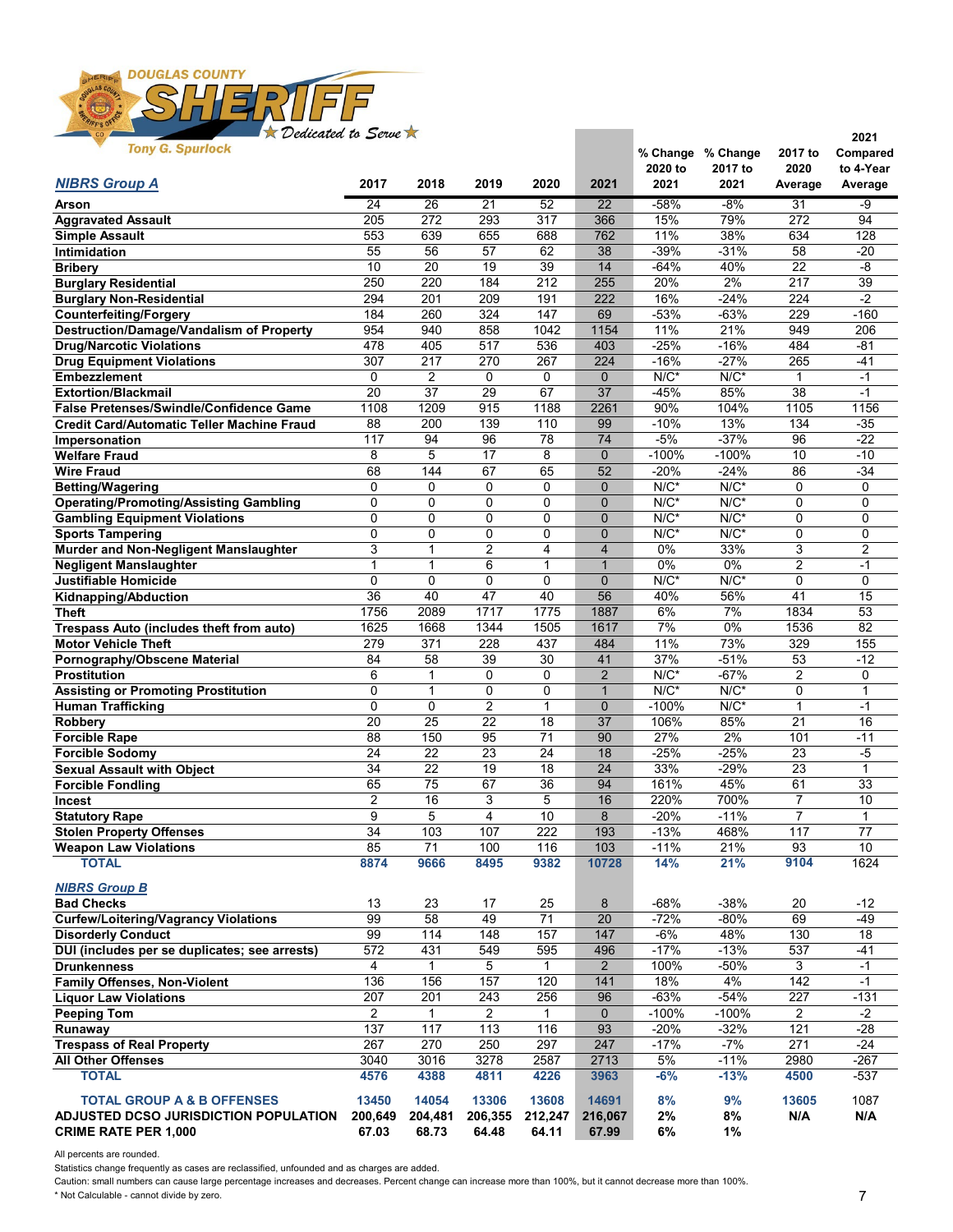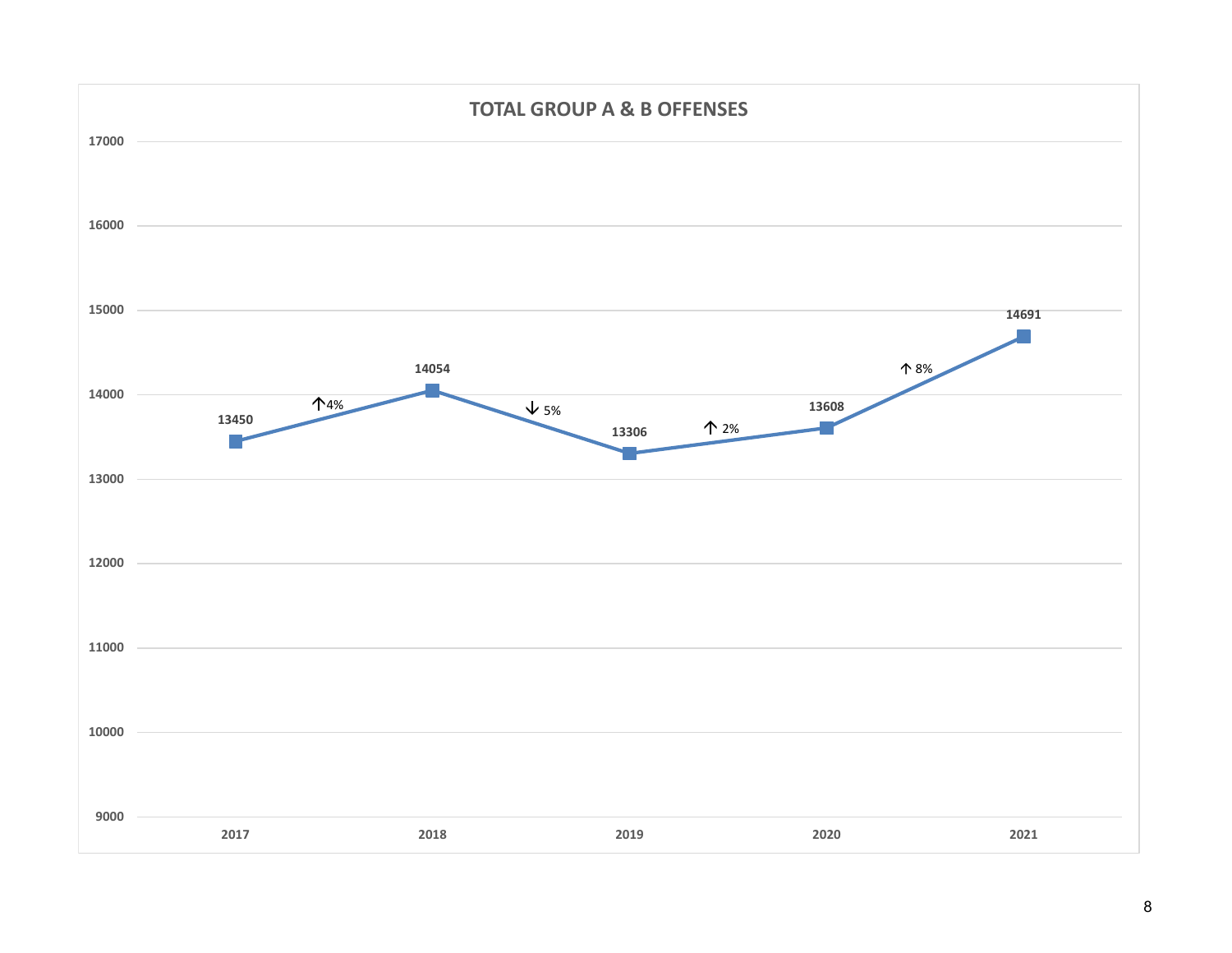## **OTHER LAW ENFORCEMENT ACTIVITY**

|                                                                                                                                                                                                |                |                |           |     |               |                |                |     |         |         |                     |            |                |                | $\%$    |
|------------------------------------------------------------------------------------------------------------------------------------------------------------------------------------------------|----------------|----------------|-----------|-----|---------------|----------------|----------------|-----|---------|---------|---------------------|------------|----------------|----------------|---------|
|                                                                                                                                                                                                |                |                |           |     |               |                |                |     |         |         |                     |            |                |                | Change  |
|                                                                                                                                                                                                |                |                |           |     |               |                |                |     |         |         |                     |            |                |                | 2020 to |
| <b>Deaths</b>                                                                                                                                                                                  | Jan            | Feb            | Mar       | Apr |               | May Jun        | Jul            | Aug | Sep     | Oct     | Nov                 | <b>Dec</b> | 2021           | 2020           | 2021    |
| <b>Natural Death</b>                                                                                                                                                                           |                |                |           |     |               | See YTD Totals |                |     |         |         |                     |            | 141            | 123            | 15%     |
| <b>Overdose Death (Drugs/Alcohol)</b>                                                                                                                                                          |                |                |           |     |               | See YTD Totals |                |     |         |         |                     |            | 6              | 10             | $-40%$  |
| <b>Undetermined Death</b>                                                                                                                                                                      |                |                |           |     |               | See YTD Totals |                |     |         |         |                     |            | $\mathbf{1}$   | $\mathbf 0$    | $N/C^*$ |
| <b>Unintentional/Accidental Death</b>                                                                                                                                                          |                |                |           |     |               | See YTD Totals |                |     |         |         |                     |            | 29             | 22             | 32%     |
| <b>Suicide by Carbon Monoxide</b>                                                                                                                                                              |                |                |           |     |               | See YTD Totals |                |     |         |         |                     |            | $\overline{2}$ | 1              | 100%    |
| <b>Suicide by Drugs/Alcohol</b>                                                                                                                                                                |                |                |           |     |               | See YTD Totals |                |     |         |         |                     |            | $\overline{2}$ | 3              | $-33%$  |
| Suicide by Gun                                                                                                                                                                                 |                |                |           |     |               | See YTD Totals |                |     |         |         |                     |            | 14             | 17             | $-18%$  |
| Suicide by Hanging                                                                                                                                                                             |                |                |           |     |               | See YTD Totals |                |     |         |         |                     |            | 8              | $\overline{7}$ | 14%     |
| <b>Suicide by Other Means</b>                                                                                                                                                                  |                |                |           |     |               | See YTD Totals |                |     |         |         |                     |            | $\overline{2}$ | 3              | $-33%$  |
| Open Death Investigation                                                                                                                                                                       |                |                |           |     |               | See YTD Totals |                |     |         |         |                     |            | 25             | 21             | 19%     |
| <b>TOTAL</b>                                                                                                                                                                                   |                | See YTD Totals |           |     |               |                |                |     |         |         |                     | 230        | 207            | 11%            |         |
|                                                                                                                                                                                                |                |                |           |     |               |                |                |     |         |         |                     |            |                |                |         |
| <b>Domestic Violence</b>                                                                                                                                                                       | 39             | 35             | 40        | 48  | 55            | 57             | 59             | 40  | 42      | 46      | 44                  | 45         | 550            | 541            | 2%      |
| <b>Non-Criminal Family Disturbances</b>                                                                                                                                                        | 33             | 41             | 37        | 34  | 38            | 29             | 47             | 29  | 43      | 40      | 39                  | 43         | 453            | 527            | $-14%$  |
| <b>Mental Health Holds</b>                                                                                                                                                                     | 49             | 56             | 66        | 45  | 62            | 40             | 49             | 58  | 59      | 52      | 61                  | 61         | 658            | 546            | 21%     |
|                                                                                                                                                                                                |                |                |           |     |               |                |                |     |         |         |                     |            |                |                |         |
| <b>Citizen-Initiated Calls for Service</b>                                                                                                                                                     | 4489           |                | 3794 4680 |     | 4604 5079     |                | 5123 5499 4889 |     |         |         | 4949 4776 4355 4480 |            | 56717          | 54920          | 3%      |
|                                                                                                                                                                                                |                |                |           |     |               |                |                |     |         |         |                     |            |                |                |         |
| <b>Calls for Service by Day of Week</b>                                                                                                                                                        |                |                |           |     |               |                |                |     |         |         |                     |            |                | % of Total     |         |
| Monday                                                                                                                                                                                         |                | See YTD totals |           |     |               |                |                |     |         |         | 8238                | 15%        |                |                |         |
| Tuesday                                                                                                                                                                                        |                | See YTD totals |           |     |               |                |                |     |         | 8007    | 14%                 |            |                |                |         |
| Wednesday                                                                                                                                                                                      |                |                |           |     |               | See YTD totals |                |     |         |         |                     |            | 7939           | 14%            |         |
| <b>Thursday</b>                                                                                                                                                                                |                |                |           |     |               | See YTD totals |                |     |         |         |                     |            | 8250           | 15%            |         |
| Friday                                                                                                                                                                                         |                |                |           |     |               | See YTD totals |                |     |         |         |                     |            | 9084           | 16%            |         |
| <b>Saturday</b>                                                                                                                                                                                |                |                |           |     |               | See YTD totals |                |     |         |         |                     |            | 7935           | 14%            |         |
| Sunday                                                                                                                                                                                         |                |                |           |     |               |                |                |     |         |         |                     |            | 7264           | 13%            |         |
|                                                                                                                                                                                                |                |                |           |     |               |                |                |     |         |         |                     |            | 56717          |                |         |
| <b>Calls for Service by Time</b>                                                                                                                                                               |                |                |           |     |               |                |                |     |         |         |                     |            |                | % of Total     |         |
| $0000 - 0359$                                                                                                                                                                                  |                |                |           |     |               | See YTD totals |                |     |         |         |                     |            | 3755           | 7%             |         |
| 0400 - 0759                                                                                                                                                                                    |                |                |           |     |               | See YTD totals |                |     |         |         |                     |            | 4312           | 8%             |         |
| 0800 - 1159                                                                                                                                                                                    |                |                |           |     |               | See YTD totals |                |     |         |         |                     |            | 12577          | 22%            |         |
| 1200 - 1559                                                                                                                                                                                    |                |                |           |     |               | See YTD totals |                |     |         |         |                     |            | 14206          | 25%            |         |
| 1600 - 1959                                                                                                                                                                                    |                |                |           |     |               | See YTD totals |                |     |         |         |                     |            | 12645          | 22%            |         |
| 2000 - 2359                                                                                                                                                                                    |                |                |           |     |               | See YTD totals |                |     |         |         |                     |            | 9222           | 16%            |         |
|                                                                                                                                                                                                |                |                |           |     |               |                |                |     |         |         |                     |            | 56717          |                |         |
| <b>Average Response Times**</b>                                                                                                                                                                |                |                |           |     |               |                |                |     |         |         |                     |            |                |                |         |
| <b>Priority 1</b>                                                                                                                                                                              |                |                |           |     |               | See YTD totals |                |     |         |         |                     |            | 0:12:20        | 0:13:13        | -7%     |
| <b>Priority 2</b>                                                                                                                                                                              |                |                |           |     |               | See YTD totals |                |     |         |         |                     |            | 0:15:18        | 0:15:44        | $-3%$   |
| <b>Priority 3</b>                                                                                                                                                                              | See YTD totals |                |           |     |               |                |                |     | 0.42:03 | 0:20:17 | 107%                |            |                |                |         |
| <b>Priority 4</b>                                                                                                                                                                              |                |                |           |     |               | See YTD totals |                |     |         |         |                     |            | 0:38:20        | 0:27:32        | 39%     |
|                                                                                                                                                                                                |                |                |           |     |               |                |                |     |         |         |                     |            |                |                |         |
| ** From call start to arrive. Does not include officer-generated calls such as traffic stops, increase patrols, etc. Response times formula revised in 2021 and applied to 2020 for comparison |                |                |           |     |               |                |                |     |         |         |                     |            |                |                |         |
|                                                                                                                                                                                                |                |                |           |     | <b>PATROL</b> |                |                |     |         |         |                     |            |                |                |         |
|                                                                                                                                                                                                |                |                |           |     |               |                |                |     |         |         |                     |            |                |                |         |
|                                                                                                                                                                                                |                |                |           |     |               |                |                |     |         |         |                     |            |                |                |         |
| $K_0$ Unit                                                                                                                                                                                     |                |                |           |     |               |                |                |     |         |         |                     |            |                |                |         |

| $\cdots$ $\cdots$                           |     |    |    |    |    |    |    |    |     |    |     |    |      |      |        |
|---------------------------------------------|-----|----|----|----|----|----|----|----|-----|----|-----|----|------|------|--------|
| <b>Arrests</b>                              | 45  | 30 | 26 | 24 | 21 | 28 | 23 |    | 23  | 37 | 60  | 32 | 366  | 344  | 6%     |
| <b>Deputy Protection</b>                    | 28  | 19 | 10 | 20 | 13 | 14 |    | 13 | 21  |    | 20  | 22 | 208  | 272  | $-24%$ |
| Searches (Area and Building)                | 41  |    |    |    |    |    |    |    | 16  | 15 |     |    | 135  | 136  | $-1%$  |
| <b>Narcotics Searches</b>                   | 37  | 33 | 35 | 20 | 26 | 27 |    | 23 | 39  | 37 | 160 | 30 | 484  | 263  | 84%    |
| <b>Tracks</b>                               |     |    |    |    |    |    |    |    |     |    |     |    | 19   | 31   | $-39%$ |
| Total Uses (includes other uses not listed) | 104 | 95 | 88 | 83 | 62 | 81 | 54 | 83 | 102 | 97 | 212 | 90 | 1151 | 1032 | 12%    |
|                                             |     |    |    |    |    |    |    |    |     |    |     |    |      |      |        |

| <b>School Resource Officers</b> (includes calls for service) |     |     |     |     |     |     | 2021 YTD | 2020 YTD<br><b>School Year School Year</b> |      |
|--------------------------------------------------------------|-----|-----|-----|-----|-----|-----|----------|--------------------------------------------|------|
| <b>Persons Crimes</b>                                        | N/A | 42  |     | 37  | 48  | 29  | 203      | 74                                         | 174% |
| <b>Property Crimes</b>                                       | N/A | 20  |     | 16  |     |     | 60       | 25                                         | 140% |
| Miscellaneous Reports (includes non-criminal)                | N/A | 199 | 215 | 148 | 170 | 125 | 857      | 244                                        | 251% |
| <b>Drugs</b>                                                 | N/A | 18  | 21  | 30  |     | 21  | 141      | 19                                         | 642% |
| TOTAL                                                        | N/A | 279 | 304 | 231 | 267 | 180 | 1261     | 362                                        | 248% |

All percents are rounded.

Statistics change frequently as cases are reclassified, unfounded and as charges are added.

Caution: small numbers can cause large percentage increases and decreases. Percent change can increase more than 100%, but it cannot decrease more than 100%.

\* Not Calculable - cannot divide by zero.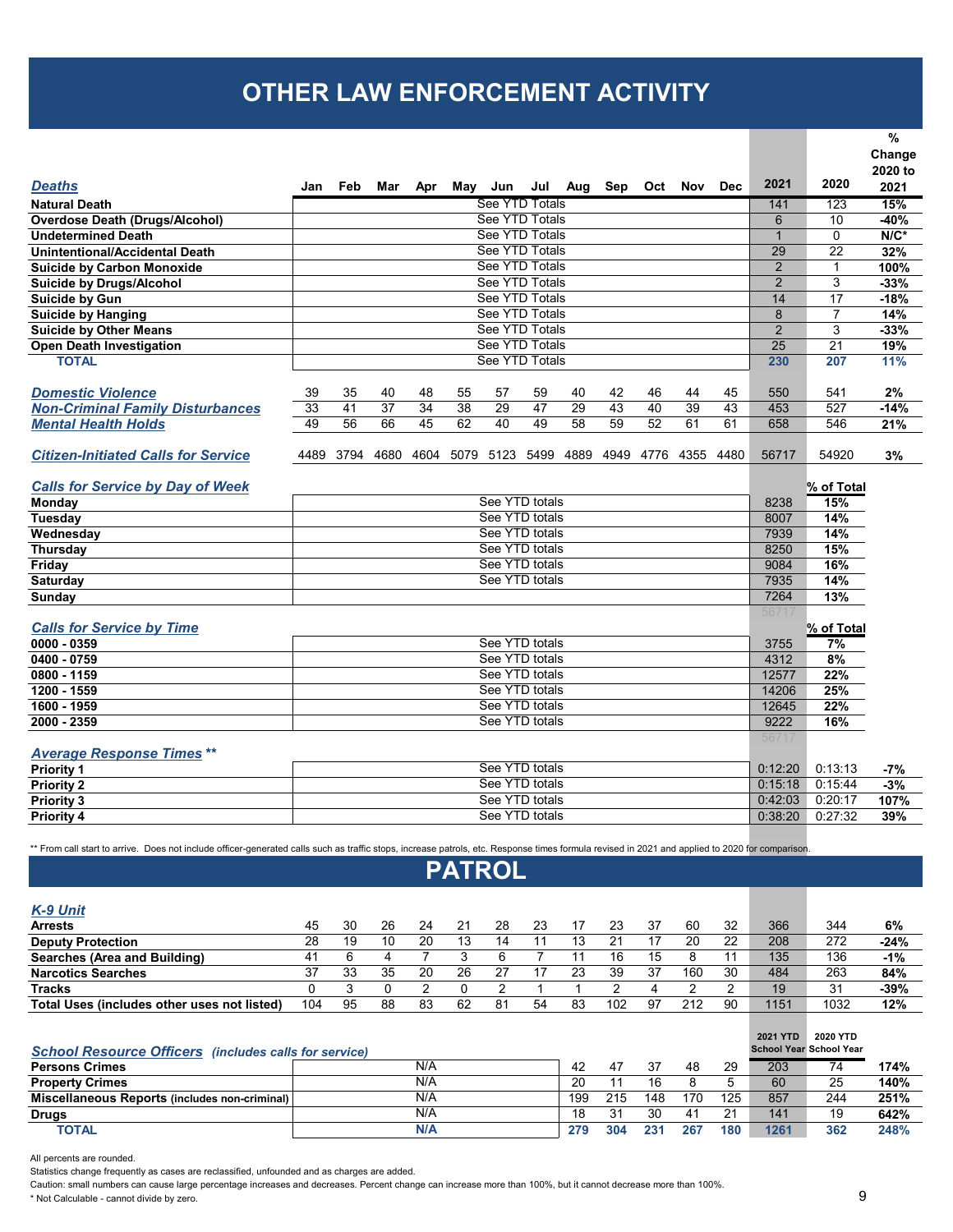## **2021 CLEARANCE RATES**

Cleared crimes include cleared by arrest or exceptionally cleared for the following reasons: duplicate charges, declined by DA, victim failed to prosecute, suspect incarcerated, juvenile, prosecuted for lesser crime, non-crime, other jurisdiction or suspect death. Clearance rate may be more than 100% if a crime from a previous month or a previous year was cleared during the current month or the current year. All percents are rounded. Statistics change frequently as cases are reclassified, unfounded and as charges are added.

| <b>NIBRS Group A</b>                                                     | Reported              | <b>Unfounded</b>    | Actual         | <b>Cleared</b>      | <b>Clearance</b><br>Rate | <b>National</b><br>Clearance<br>Rate* | <b>Benchmark</b><br>City<br>Survey** |
|--------------------------------------------------------------------------|-----------------------|---------------------|----------------|---------------------|--------------------------|---------------------------------------|--------------------------------------|
| Arson                                                                    | 23                    | 1                   | 22             | $\overline{2}$      | 9%                       | N/A                                   | 49%                                  |
| <b>Aggravated Assault</b>                                                | 386                   | 20                  | 366            | 257                 | 70%                      | 46%                                   | 64%                                  |
| <b>Simple Assault</b>                                                    | 835                   | 73                  | 762            | 544                 | 71%                      | N/A                                   | N/A                                  |
| Intimidation                                                             | 40                    | $\overline{2}$      | 38             | 24                  | 63%                      | N/A                                   | N/A                                  |
| <b>Bribery</b>                                                           | 14                    | 0                   | 14             | 14                  | 100%                     | N/A                                   | N/A                                  |
| <b>Burglary Residential</b>                                              | 257                   | 2                   | 255            | 34                  | 13%                      | 14%                                   | 18%                                  |
| <b>Burglary Non-Residential</b>                                          | 223                   | $\mathbf{1}$        | 222            | 29                  | 13%                      |                                       |                                      |
| <b>Counterfeiting/Forgery</b>                                            | 70                    | 1                   | 69             | 26                  | 38%                      | N/A                                   | N/A                                  |
| <b>Destruction/Damage/Vandalism of Property</b>                          | 1163                  | 9                   | 1154           | 286                 | 25%                      | N/A                                   | 17%                                  |
| <b>Drug/Narcotic Violations</b>                                          | 404                   | $\mathbf{1}$        | 403            | 342                 | 85%                      | N/A                                   | N/A                                  |
| <b>Drug Equipment Violations</b>                                         | 224                   | 0                   | 224            | 212                 | 95%                      | N/A                                   | N/A                                  |
| <b>Embezzlement</b>                                                      | 0                     | $\mathbf 0$         | 0              | 0                   | N/A                      | N/A                                   | N/A                                  |
| <b>Extortion/Blackmail</b>                                               | 38                    | $\mathbf{1}$        | 37             | $\overline{2}$      | 5%                       | N/A                                   | N/A                                  |
| False Pretenses/Swindle/Confidence Game                                  | 2273                  | 12                  | 2261           | 53                  | 2%                       | N/A                                   |                                      |
| <b>Credit Card/Automatic Teller Machine Fraud</b>                        | 100                   | 1                   | 99<br>74       | 14<br>27            | 14%                      | N/A                                   |                                      |
| Impersonation<br><b>Welfare Fraud</b>                                    | 75<br>$\Omega$        | 1<br>$\mathbf 0$    | $\Omega$       | $\mathbf 0$         | 36%<br>N/A               | N/A<br>N/A                            | 14%                                  |
| <b>Wire Fraud</b>                                                        | 52                    | $\mathbf 0$         | 52             | 6                   | 12%                      | N/A                                   |                                      |
|                                                                          | 0                     | $\mathbf 0$         | 0              | 0                   | N/A                      | N/A                                   | N/A                                  |
| <b>Betting/Wagering</b><br><b>Operating/Promoting/Assisting Gambling</b> | 0                     | $\mathbf 0$         | $\mathbf 0$    | 0                   | N/A                      | N/A                                   | N/A                                  |
| <b>Gambling Equipment Violations</b>                                     | 0                     | $\mathbf 0$         | $\Omega$       | $\mathbf 0$         | N/A                      | N/A                                   | N/A                                  |
| <b>Sports Tampering</b>                                                  | 0                     | $\mathbf 0$         | $\mathbf 0$    | 0                   | N/A                      | N/A                                   | N/A                                  |
| Murder & Non-Negligent Manslaughter                                      | 4                     | $\mathbf 0$         | 4              | $\overline{2}$      | 50%                      | 54%                                   | 94%                                  |
| <b>Negligent Manslaughter</b>                                            | $\mathbf 1$           | $\mathbf 0$         | $\overline{1}$ | $\mathbf{1}$        | 100%                     | N/A                                   | N/A                                  |
| Justifiable Homicide                                                     | 0                     | $\mathbf 0$         | $\mathbf 0$    | 0                   | N/A                      | N/A                                   | N/A                                  |
| Kidnapping/Abduction                                                     | 67                    | 11                  | 56             | 36                  | 64%                      | N/A                                   | N/A                                  |
| <b>Theft</b>                                                             | 1918                  | 31                  | 1887           | 305                 | 16%                      | 15%                                   | 22%                                  |
| <b>Trespass Auto</b>                                                     | 1624                  | $\overline{7}$      | 1617           | 87                  | 5%                       | N/A                                   | 9%                                   |
| <b>Motor Vehicle Theft</b>                                               | 490                   | 6                   | 484            | 192                 | 40%                      | 12%                                   | 19%                                  |
| Pornography/Obscene Material                                             | 45                    | 4                   | 41             | 11                  | 27%                      | N/A                                   | N/A                                  |
| Prostitution                                                             | 2                     | $\mathbf 0$         | $\overline{2}$ | 0                   | 0%                       | N/A                                   | N/A                                  |
| <b>Assisting or Promoting Prostitution</b>                               | $\mathbf{1}$          | $\mathbf 0$         | $\mathbf{1}$   | 0                   | 0%                       | N/A                                   | N/A                                  |
| Human Trafficking, Commercial Sex Acts                                   | $\Omega$              | 0                   | $\Omega$       | $\Omega$            | N/A                      | N/A                                   | N/A                                  |
| <b>Robbery</b>                                                           | 37                    | $\mathbf 0$         | 37             | 25                  | 68%                      | 29%                                   | 44%                                  |
| <b>Forcible Rape</b>                                                     | 104                   | 14                  | 90             | 52                  | 58%                      | 31%                                   | 44%                                  |
| <b>Forcible Sodomy</b>                                                   | 24                    | 6                   | 18             | 10                  | 56%                      | N/A                                   |                                      |
| <b>Sexual Assault with an Object</b>                                     | 26                    | 2                   | 24             | 16                  | 67%                      | N/A                                   |                                      |
| <b>Forcible Fondling</b>                                                 | 107                   | 13                  | 94             | 49                  | 52%                      | N/A                                   | 41%                                  |
| Incest                                                                   | 20                    | 4                   | 16             | 12                  | 75%                      | N/A                                   |                                      |
| <b>Statutory Rape</b>                                                    | 9                     | 1                   | 8              | $\overline{7}$      | 88%                      | N/A                                   |                                      |
| <b>Stolen Property Offenses</b>                                          | 193                   | 0                   | 193            | 124                 | 64%                      | N/A                                   | N/A                                  |
| <b>Weapon Law Violations</b><br><b>TOTAL</b>                             | 104<br>10953          | $\mathbf{1}$<br>225 | 103<br>10728   | 89<br>2890          | 86%<br>27%               | N/A                                   | N/A                                  |
| <b>GROUP A PERCENT</b>                                                   |                       | 2%                  | 98%            | 27%                 |                          |                                       |                                      |
| <b>NIBRS Group B</b>                                                     |                       |                     |                |                     |                          |                                       |                                      |
| <b>Bad Checks</b>                                                        | 9                     | 1                   | 8              | $\overline{2}$      | 25%                      | N/A                                   | N/A                                  |
| <b>Curfew/Loitering/Vagrancy Violations</b>                              | 20                    | 0                   | 20             | 19                  | 95%                      | N/A                                   | N/A                                  |
| <b>Disorderly Conduct</b>                                                | 151                   | 4                   | 147            | 111                 | 76%                      | N/A                                   | N/A                                  |
| DUI (includes DUI per se duplicates)                                     | 496<br>$\overline{2}$ | 0<br>$\mathbf 0$    | 496<br>2       | 495<br>$\mathbf{1}$ | 100%<br>50%              | N/A<br>N/A                            | N/A<br>N/A                           |
| <b>Drunkenness</b><br><b>Family Offenses, Non-Violent</b>                | 188                   | 47                  | 141            | 91                  | 65%                      | N/A                                   | N/A                                  |
| <b>Liquor Law Violations</b>                                             | 96                    | 0                   | 96             | 95                  | 99%                      | N/A                                   | N/A                                  |
| <b>Peeping Tom</b>                                                       | $\mathbf{1}$          | $\mathbf{1}$        | 0              | 0                   | N/A                      | N/A                                   | N/A                                  |
| Runaway                                                                  | 95                    | 2                   | 93             | 0                   | $0\%$                    | N/A                                   | N/A                                  |
| <b>Trespass of Real Property</b>                                         | 257                   | 10                  | 247            | 115                 | 47%                      | N/A                                   | N/A                                  |
| <b>All Other Offenses</b>                                                | 2886                  | 173                 | 2713           | 1831                | 67%                      | N/A                                   | N/A                                  |
| <b>TOTAL</b><br><b>GROUP B PERCENT</b>                                   | 4201                  | 238<br>6%           | 3963<br>94%    | 2760<br>70%         |                          |                                       |                                      |
| <b>TOTAL GROUP A &amp; B OFFENSES</b>                                    | 15154                 | 463                 | 14691          | 5650                |                          |                                       |                                      |

\* 2020 data (latest available) and is only available for listed crimes using UCR standards.<br>\*\* 2020 data (latest available). Survey data compiled from 30 different law enforcement agencies around the country to be used as

**TOTAL GROUP A & B PERCENT 3% 97% 38%**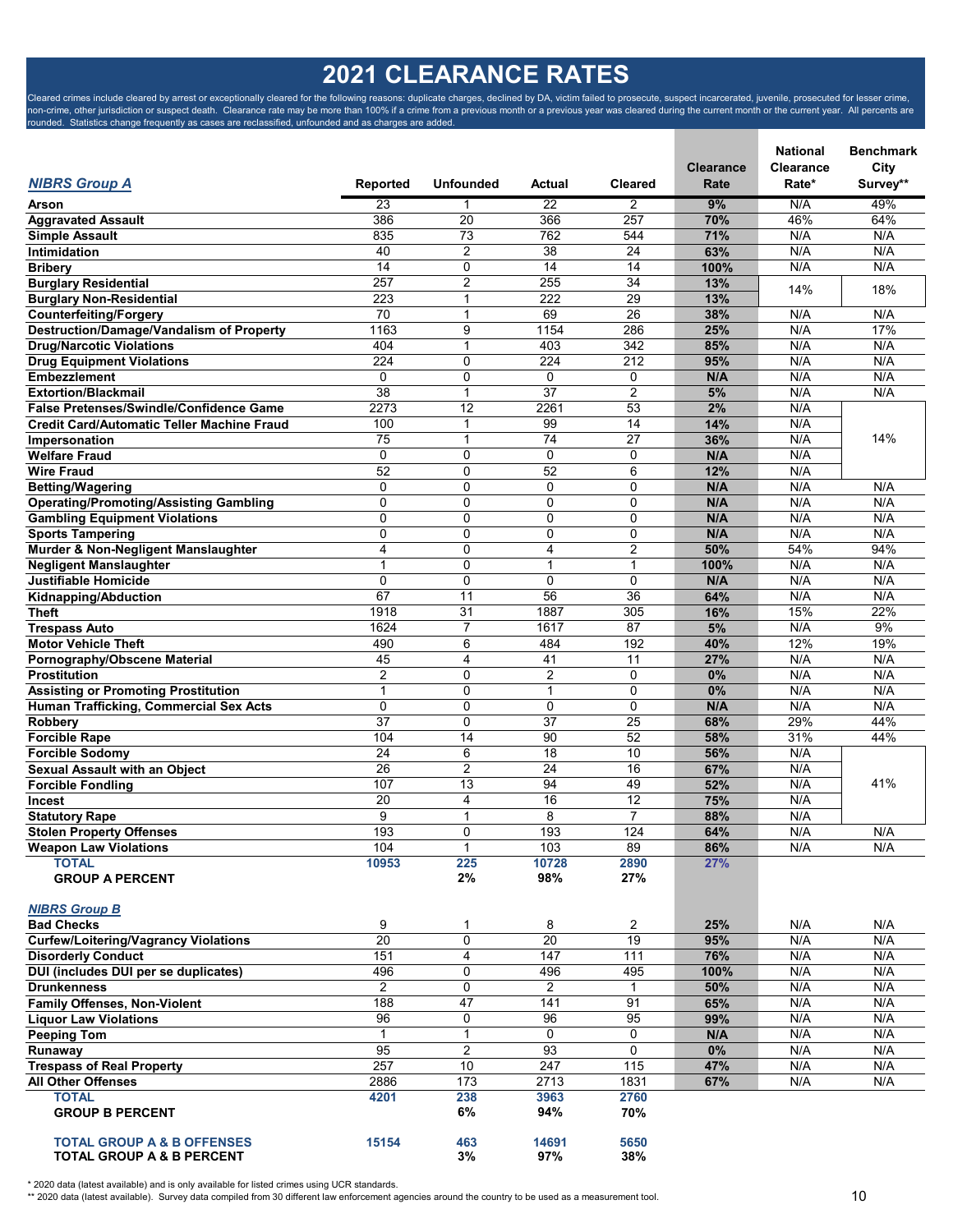# **2021 ARRESTS BY CRIME**

This report is based on adults and juveniles charged with NIBRS Group A and Group B offenses. Arrests include issuance of a criminal summons and criminal case filings. They do not include information from the jail management system.

|                                                     | 2021<br>Adult   | 2021<br>Juvenile | 2021<br>Total   | 2020<br>Total           | % Change<br>2020 to |
|-----------------------------------------------------|-----------------|------------------|-----------------|-------------------------|---------------------|
| <b>NIBRS Group A</b>                                | Arrests         | <b>Arrests</b>   | <b>Arrests</b>  | <b>Arrests</b>          | 2021                |
| Arson                                               | $\mathbf{0}$    | 1                | 1               | 10                      | $-90%$              |
| <b>Aggravated Assault</b>                           | 102             | 18               | 120             | 142                     | $-15%$              |
| <b>Simple Assault</b>                               | 253             | 42               | 295             | 258                     | 14%                 |
| Intimidation                                        | 6               | 4                | 10              | 18                      | $-44%$              |
| <b>Bribery</b>                                      | 9               | 0                | 9               | 17                      | $-47%$              |
| <b>Burglary Residential</b>                         | 12              | $\overline{2}$   | 14              | 24                      | $-42%$              |
| <b>Burglary Non-Residential</b>                     | 13              | 5                | 18              | 15                      | 20%                 |
| <b>Counterfeiting/Forgery</b>                       | 9               | 0                | 9               | 8                       | 13%                 |
| <b>Destruction/Damage/Vandalism of Property</b>     | 77              | 9                | 86              | 96                      | $-10%$              |
| <b>Drug/Narcotic Violations</b>                     | 129             | 74               | 203             | 264                     | $-23%$              |
| <b>Drug Equipment Violations</b>                    | 34              | 15               | 49              | 39                      | 26%                 |
| <b>Embezzlement</b>                                 | $\mathbf 0$     | $\Omega$         | $\mathbf{0}$    | 0                       | $N/C^*$             |
| <b>Extortion/Blackmail</b>                          | 1               | 0                | $\mathbf{1}$    | 1                       | 0%                  |
| False Pretenses/Swindle/Confidence Game             | 25              | 2                | 27              | 39                      | $-31%$              |
| <b>Credit Card/Automatic Teller Machine Fraud</b>   | 1               | 0                | $\mathbf{1}$    | 4                       | $-75%$              |
| Impersonation                                       | 3               | 0                | 3               | 10                      | $-70%$              |
| <b>Welfare Fraud</b>                                | $\mathbf 0$     | 0                | $\overline{0}$  | 0                       | $N/C^*$             |
| <b>Wire Fraud</b>                                   | 1               | 0                | 1               | $\overline{\mathbf{4}}$ | $-75%$              |
| <b>Betting/Wagering</b>                             | 0               | 0                | $\overline{0}$  | 0                       | $N/C^*$             |
| <b>Operating/Promoting/Assisting Gambling</b>       | $\mathbf 0$     | 0                | $\overline{0}$  | 0                       | $N/C^*$             |
| <b>Gambling Equipment Violations</b>                | $\Omega$        | 0                | $\overline{0}$  | $\mathbf{0}$            | $N/C^*$             |
| <b>Sports Tampering</b>                             | 0               | 0                | $\overline{0}$  | 0                       | $N/C^*$             |
| Murder & Non-Negligent Manslaughter                 | 2               | 0                | $\overline{2}$  | 4                       | $-50%$              |
| <b>Negligent Manslaughter</b>                       | $\mathbf 0$     | 0                | $\overline{0}$  | $\mathbf 0$             | $N/C^*$             |
| Justifiable Homicide                                | $\mathbf 0$     | 0                | $\mathbf{0}$    | 0                       | $N/C^*$             |
| Kidnapping/Abduction                                | 5               | 0                | 5               | 16                      | $-69%$              |
| <b>Theft</b>                                        | 75              | 12               | 87              | 109                     | $-20%$              |
| <b>Trespass Auto</b>                                | 46              | 0                | 46              | 67                      | $-31%$              |
| <b>Motor Vehicle Theft</b>                          | 102             | 3                | 105             | 97                      | 8%                  |
|                                                     | $\mathbf 0$     | 1                | 1               | $\Omega$                | $N/C^*$             |
| Pornography/Obscene Material<br><b>Prostitution</b> | $\mathbf 0$     | 0                | $\overline{0}$  | $\Omega$                | $N/C^*$             |
|                                                     | $\mathbf 0$     | 0                | $\Omega$        | 0                       | $N/C^*$             |
| <b>Assisting or Promoting Prostitution</b>          | 12              | 6                | 18              | $\overline{4}$          | 350%                |
| Robbery                                             | 4               | $\overline{2}$   | 6               | $\overline{7}$          | $-14%$              |
| <b>Forcible Rape</b>                                |                 |                  | $\Omega$        |                         |                     |
| <b>Forcible Sodomy</b>                              | 0               | 0                |                 | 4                       | $-100%$             |
| Sexual Assault with an Object                       | 2               | $\overline{2}$   | $\overline{4}$  | $\overline{2}$          | 100%                |
| <b>Forcible Fondling</b>                            | 1               | 9                | 10              | 7                       | 43%                 |
| Incest                                              | 0               | 2                | $\overline{2}$  | 0                       | $N/C^*$             |
| <b>Statutory Rape</b>                               | 3               | 0                | 3               | $\overline{2}$          | 50%                 |
| <b>Stolen Property Offenses</b>                     | 22              | 0                | 22              | 15                      | 47%                 |
| <b>Weapon Law Violations</b>                        | 39              | 7                | 46              | $\overline{32}$         | 44%                 |
| <b>TOTAL</b>                                        | 988             | 216              | 1204            | 1315                    | $-8%$               |
| <b>NIBRS Group B</b>                                |                 |                  |                 |                         |                     |
| <b>Bad Checks</b>                                   | 0               | 0                | $\mathbf 0$     | 0                       | $N/C^*$             |
| <b>Curfew/Loitering/Vagrancy Violations</b>         | $\overline{0}$  | 35               | $\overline{35}$ | 54                      | $-35%$              |
| <b>Disorderly Conduct</b>                           | 41              | 13               | 54              | 69                      | $-22%$              |
| <b>Driving Under the Influence</b>                  | 255             | 8                | 263             | 308                     | $-15%$              |
| <b>Drunkenness</b>                                  | $\Omega$        | 0                | $\overline{0}$  | $\mathbf 0$             | $N/C^*$             |
| Family Offenses, Non-Violent                        | 18              | $\mathbf{1}$     | 19              | 14                      | 36%                 |
| <b>Liquor Law Violations</b>                        | $\overline{29}$ | 71               | 100             | $\overline{131}$        | $-24%$              |
| <b>Peeping Tom</b>                                  | $\mathbf 0$     | 0                | $\overline{0}$  | 74                      | $-100%$             |
| Runaway                                             | $\mathbf 0$     | 0                | $\mathbf{0}$    | $\mathbf 0$             | $N/C^*$             |
| <b>Trespass of Real Property</b>                    | 39              | 10               | 49              | 38                      | 29%                 |
| <b>All Other Offenses</b>                           | 607             | 126              | 733             | 582                     | 26%                 |
| <b>TOTAL</b>                                        | 989             | 264              | 1253            | 1270                    | $-1%$               |
| <b>TOTAL GROUP A &amp; B OFFENSES</b>               | 1977            | 480              | 2457            | 2585                    | -5%                 |
| PERCENT OF TOTAL                                    | 80%             | 20%              |                 |                         |                     |

All percents are rounded.

Statistics change frequently as cases are reclassified, unfounded, after further investigation, and as charges are added.

Caution: Small numbers can cause large percentage increases and decreases. Percent change can increase more than 100%, but it cannot decrease more than 100%.

\* Not Calculable - cannot divide by zero.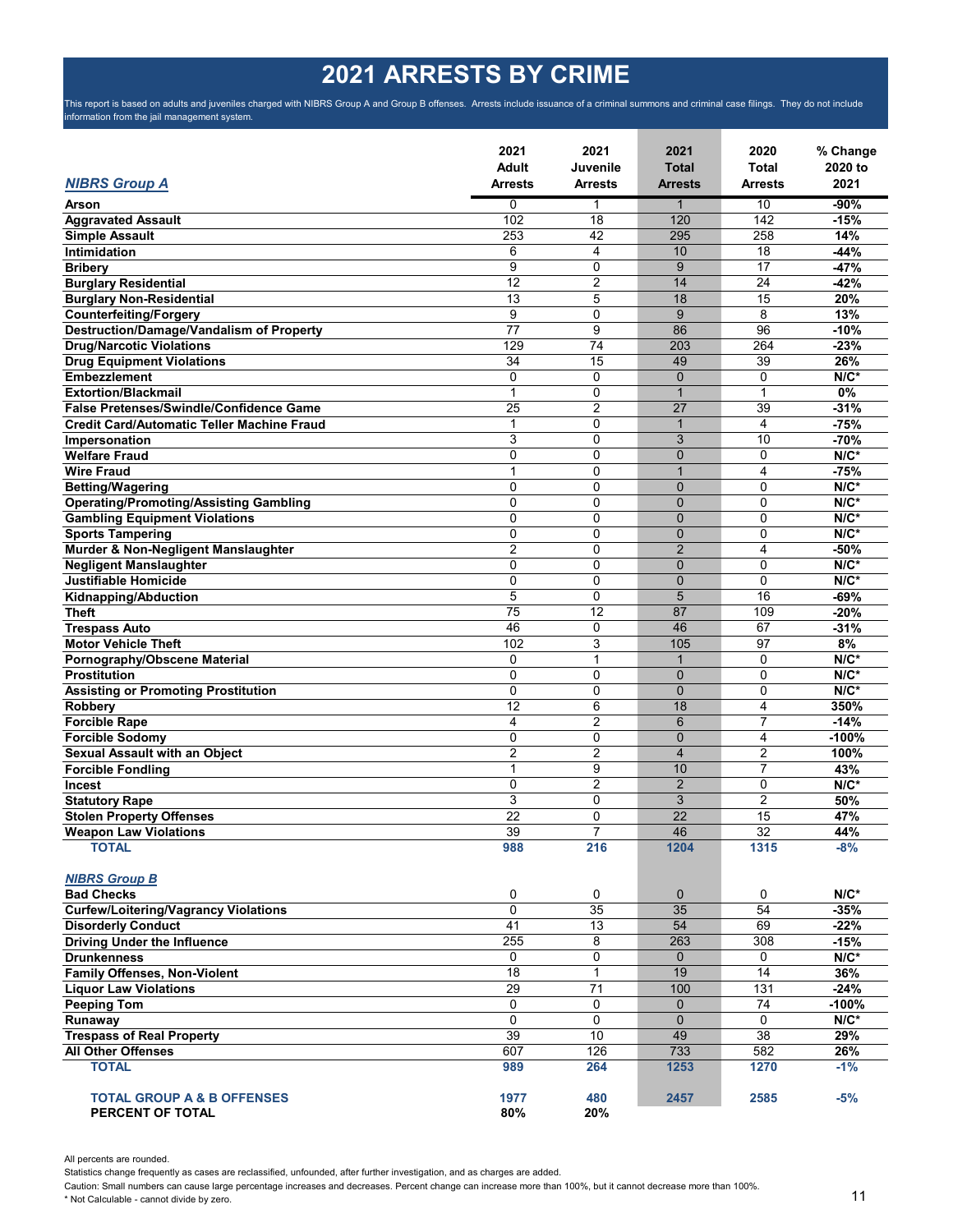## **2021 DATA BY DISTRICT AND POPULATION**

|                                                                              |                    |                    | $\frac{9}{6}$ | % of Total | <b>Estimated</b> |                  |
|------------------------------------------------------------------------------|--------------------|--------------------|---------------|------------|------------------|------------------|
|                                                                              |                    |                    | Change        | (including | 2022             | <b>Rate Per</b>  |
|                                                                              |                    |                    | 2020 to       | outside    | Pop-             | 1,000            |
| <b>District 1</b>                                                            | 2021               | 2020               | 2021          | areas)     | ulation**        | <b>Residents</b> |
| Group A & B Crime                                                            | 1411               | 1251               | 13%           | 10%        |                  | 66.1             |
| <b>Calls for Service</b> (citizen-initiated)                                 | 4143               | 4015               | 3%            | 7%         |                  | 194.1            |
| <b>Accidents</b>                                                             | 117                | 85                 | 38%           | 7%         | 21,346           | 5.5              |
| Priority-1 Response Time***                                                  | 0:06:11            | 0:07:33            | $-18%$        | N/A        |                  | N/A              |
| Priority-2 Response Time***                                                  | 0:10:39            | 0:09:25            | 13%           | N/A        |                  | N/A              |
| <b>District 2</b>                                                            |                    |                    |               |            |                  |                  |
| Group A & B Crime                                                            | 1862               | 1734               | 7%            | 13%        |                  | 57.6             |
| <b>Calls for Service (citizen-initiated)</b>                                 | 6197               | 6193               | 0%            | 11%        |                  | 191.6            |
| <b>Accidents</b>                                                             | 217                | 200                | 9%            | 13%        | 32,345           | 6.7              |
| Priority-1 Response Time***                                                  | 0:07:27            | 0:07:30            | $-1%$         | N/A        |                  | N/A              |
| Priority-2 Response Time***                                                  | 0:11:34            | 0:09:27            | 22%           | N/A        |                  | N/A              |
|                                                                              |                    |                    |               |            |                  |                  |
| <b>District 3</b>                                                            |                    |                    |               |            |                  |                  |
| Group A & B Crime                                                            | 2935               | 2808               | 5%            | 20%        |                  | 74.3             |
| <b>Calls for Service</b> (citizen-initiated)                                 | 8543               | 8294               | 3%            | 15%        |                  | 216.3            |
| <b>Accidents</b>                                                             | 383                | 305                | 26%           | 24%        | 39,487           | 9.7              |
| Priority-1 Response Time***<br>Priority-2 Response Time***                   | 0:07:36<br>0:17:51 | 0:07:44<br>0:10:32 | $-2%$<br>69%  | N/A<br>N/A |                  | N/A<br>N/A       |
|                                                                              |                    |                    |               |            |                  |                  |
| <b>District 4</b>                                                            |                    |                    |               |            |                  |                  |
| Group A & B Crime                                                            | 2500               | 2084               | 20%           | 17%        |                  | 70.9             |
| <b>Calls for Service</b> (citizen-initiated)                                 | 8190               | 7596               | 8%            | 14%        |                  | 232.3            |
| <b>Accidents</b>                                                             | 161                | 135                | 19%           | 10%        | 35,263           | 4.6              |
| Priority-1 Response Time***                                                  | 0:07:52            | 0:08:24            | $-6%$         | N/A        |                  | N/A              |
| Priority-2 Response Time***                                                  | 0:12:22            | 0:11:45            | 5%            | N/A        |                  | N/A              |
|                                                                              |                    |                    |               |            |                  |                  |
| <b>District 5</b>                                                            |                    |                    |               |            |                  |                  |
| Group A & B Crime                                                            | 751                | 692                | 9%            | 5%         |                  | 53.4             |
| <b>Calls for Service</b> (citizen-initiated)                                 | 2764               | 2680               | 3%            | 5%         |                  | 196.5            |
| <b>Accidents</b><br>Priority-1 Response Time***                              | 75<br>0:11:44      | 57<br>0:09:16      | 32%<br>27%    | 5%<br>N/A  | 14,063<br>19,895 | 5.3<br>N/A       |
| Priority-2 Response Time***                                                  | 0:14:43            | 0:13:39            | 8%            | N/A        |                  | N/A              |
|                                                                              |                    |                    |               |            |                  |                  |
| <b>District 6 &amp; Castle Pines</b>                                         |                    |                    |               |            |                  |                  |
| Group A & B Crime                                                            | 1316               | 1327               | $-1%$         | 9%         |                  | 66.1             |
| <b>Calls for Service</b> (citizen-initiated)                                 | 5194               | 5011               | 4%            | 9%         |                  | 261.1            |
| <b>Accidents</b>                                                             | 138                | 105                | 31%           | 8%         |                  | 6.9              |
| <b>Priority-1 Response Time***</b>                                           | 0:08:28            | 0:08:56            | $-5%$         | N/A        |                  | N/A              |
| Priority-2 Response Time***                                                  | 0:12:08            | 0:13:11            | $-8%$         | N/A        |                  | N/A              |
|                                                                              |                    |                    |               |            |                  |                  |
| <b>District 7</b>                                                            |                    |                    | 0%            |            |                  |                  |
| <b>Group A &amp; B Crime</b><br><b>Calls for Service</b> (citizen-initiated) | 1017<br>4223       | 1020<br>4337       | $-3%$         | 7%<br>7%   |                  | 46.4<br>192.6    |
| <b>Accidents</b>                                                             | 153                | 117                | 31%           | 9%         | 21,923           | 7.0              |
| Priority-1 Response Time***                                                  | 0:11:18            | 0:13:16            | $-15%$        | N/A        |                  | N/A              |
| Priority-2 Response Time***                                                  | 0:17:53            | 0:15:58            | 12%           | N/A        |                  | N/A              |
|                                                                              |                    |                    |               |            |                  |                  |
| <b>District 8</b>                                                            |                    |                    |               |            |                  |                  |
| Group A & B Crime                                                            | 71                 | 119                | $-40%$        | 0%         |                  | 61.2             |
| <b>Calls for Service</b> (citizen-initiated)                                 | 455                | 582                | $-22%$        | 1%         |                  | 392.2            |
| <b>Accidents</b>                                                             | 12                 | 21                 | $-43%$        | 1%         | 1,160            | 10.3             |
| <b>Priority-1 Response Time***</b>                                           | 0:37:48            | 0:53:37            | -29%          | N/A        |                  | N/A              |
| Priority-2 Response Time***                                                  | 0:37:59            | 0:50:52            | $-25%$        | N/A        |                  | N/A              |
| <b>District 9 (includes DCSO)</b>                                            |                    |                    |               |            |                  |                  |
| <b>Group A &amp; B Crime</b>                                                 | 551                | 439                | 26%           | 4%         |                  | 111.2            |
| <b>Calls for Service</b> (citizen-initiated)                                 | 3462               | 3319               | 4%            | 6%         |                  | 698.7            |
| <b>Accidents</b>                                                             | 42                 | 48                 | $-13%$        | 3%         | 4,955            | 8.5              |
| Priority-1 Response Time***                                                  | 0:11:38            | 0:10:35            | 10%           | N/A        |                  | N/A              |
| Priority-2 Response Time***                                                  | 0:12:39            | 0:11:55            | 6%            | N/A        |                  | N/A              |
|                                                                              |                    |                    |               |            |                  |                  |
| <b>District 10</b>                                                           |                    |                    |               |            |                  |                  |
| Group A & B Crime<br><b>Calls for Service</b> (citizen-initiated)            | 446<br>2303        | 401<br>2206        | 11%<br>4%     | 3%<br>4%   |                  | 84.3<br>435.3    |
| <b>Accidents</b>                                                             | 55                 | 55                 | 0%            | 3%         | 5,290            | 10.4             |
| Priority-1 Response Time***                                                  | 0:16:09            | 0:15:37            | 3%            | N/A        |                  | N/A              |
| Priority-2 Response Time***                                                  | 0:16:14            | 0:16:18            | 0%            | N/A        |                  | N/A              |
|                                                                              |                    |                    |               |            |                  |                  |
| <b>District 11 &amp; Larkspur</b>                                            |                    |                    |               |            |                  |                  |
| Group A & B Crime                                                            | 464                | 428                | 8%            | 3%         |                  | 56.3             |
| <b>Calls for Service</b> (citizen-initiated)                                 | 4744               | 4456               | 6%            | 8%         |                  | 575.9            |
| <b>Accidents</b>                                                             | 68                 | 65                 | 5%            | 4%         | 8,237            | 8.3              |
| Priority-1 Response Time***                                                  | 0:24:21            | 0:19:13            | 27%           | N/A        |                  | N/A              |
| <b>Priority-2 Response Time***</b>                                           | 0:24:53            | 0:22:31            | 11%           | N/A        |                  | N/A              |
| <b>District 12</b>                                                           |                    |                    |               |            |                  |                  |
| Group A & B Crime                                                            | 1363               | 1324               | 3%            | 9%         |                  | 112.6            |
| <b>Calls for Service</b> (citizen-initiated)                                 | 4353               | 4183               | 4%            | 8%         |                  | 359.6            |
| <b>Accidents</b>                                                             | 183                | 155                | 18%           | 11%        | 12,104           | 15.1             |
| Priority-1 Response Time***                                                  | 0:06:18            | 0:05:24            | 17%           | N/A        |                  | N/A              |
| Priority-2 Response Time***                                                  | 0:10:45            | 0:07:19            | 47%           | N/A        |                  | N/A              |
|                                                                              |                    |                    |               |            |                  |                  |

Out-of-county reports not included.

\* Not Calculable - cannot divide by zero. Statistics change frequently as cases are reclassified, unfounded and as charges are added. All percents are rounded.

\*\* Estimated by the Douglas County Community Development Department. Does not include incorporated areas.

\*\*\* From call start to arrive. Does not include officer-generated calls such as traffic stops, increase patrols, etc. Response times formula revised in 2021 and applied to 2020 for comparison.  $\,$   $12$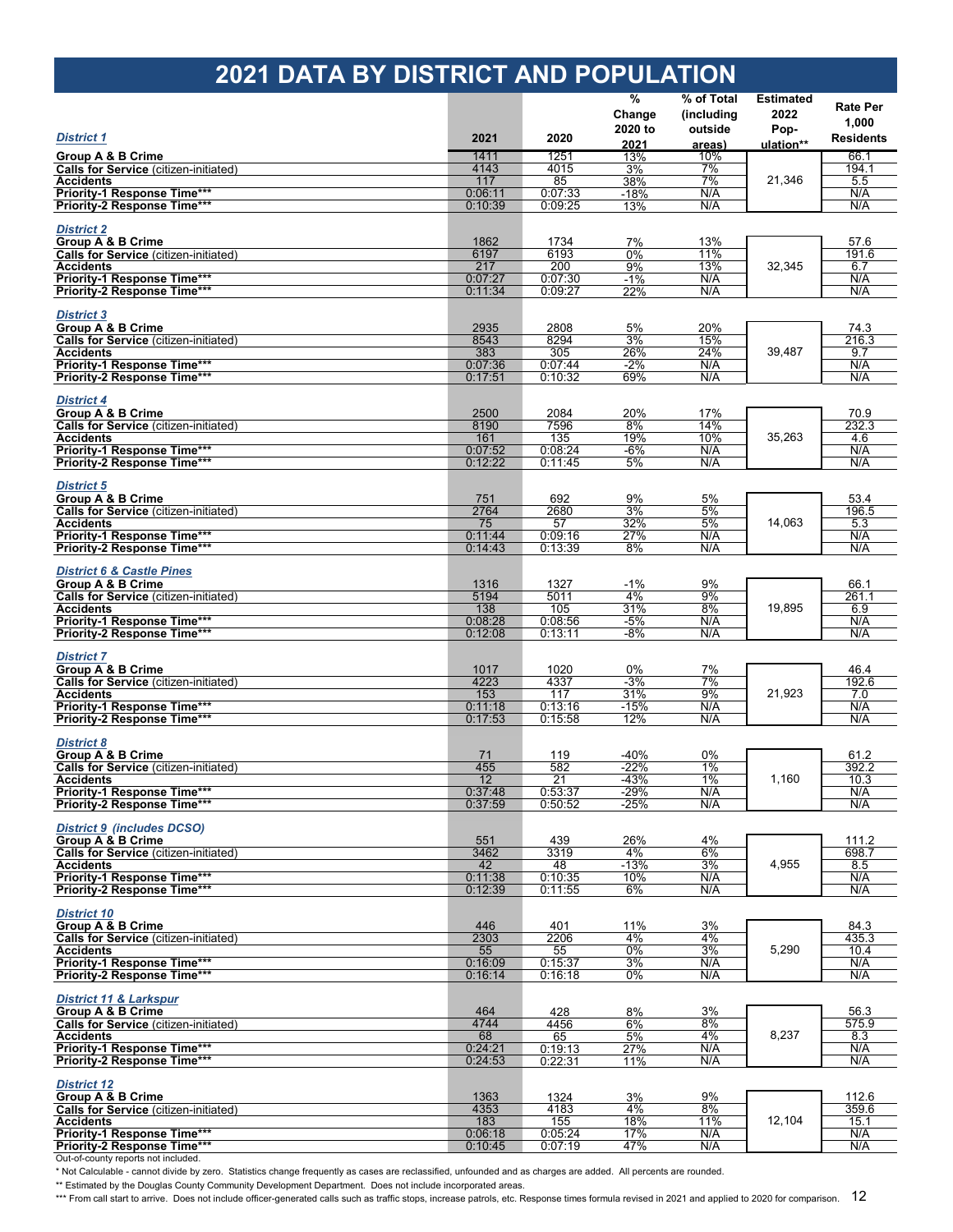### **2021 TRAFFIC**

| 2020<br>627<br>412<br>154 | 2020 to<br>2021<br>-8%<br>$-14%$<br>$-36%$ |
|---------------------------|--------------------------------------------|
|                           |                                            |
|                           |                                            |
|                           |                                            |
|                           |                                            |
|                           | $-25%$                                     |
| 132                       | -20%                                       |
| 1000                      | 15%                                        |
| 742                       | 16%                                        |
| 701                       | $-10%$                                     |
| 337                       | 4%                                         |
| 67                        | 31%                                        |
| 23                        | -43%                                       |
| 24                        | $-33%$                                     |
| 308                       | -16%                                       |
| 2865                      | -8%                                        |
| 7452                      | $-4%$                                      |
|                           | 60                                         |

*Vehicle Crashes*

| $\mathbf{v}$ chick of usings                  |                       |      |      |     |
|-----------------------------------------------|-----------------------|------|------|-----|
| <b>Non-Injury</b>                             | See YTD Totals        | 1421 | 1221 | 16% |
| <b>Injury</b>                                 | See YTD Totals        | 196  | 120  | 63% |
| Fatality (involving a death, not # of deaths) | See YTD Totals        |      |      | 0%  |
| <b>TOTAL</b>                                  | <b>See YTD Totals</b> | 1625 | 1349 | 20% |

|                                  |                                                          | <b>Crashes</b> |
|----------------------------------|----------------------------------------------------------|----------------|
| Highest ranked crash locations+: | Lincoln Ave & Chambers Rd                                | 26             |
|                                  | Quebec St & University Blvd (Lincoln Ave)                | 21             |
|                                  | University Blvd & Wildcat Reserve Pkwy (Fallbrooke Dr)   | 20             |
|                                  | University Blvd & Highlands Ranch Pkwy (Colorado Blvd)   | 17             |
|                                  | Quebec St & Business Center Dr (Park Meadows Dr)         | 17             |
|                                  | Quebec St & County Line Rd                               | 16             |
|                                  | University Blvd & Cresthill Ln                           | 14             |
|                                  | Wildcat Reserve Pkwy & Fairview Pkwy (McArthur Ranch Rd) | 14             |
|                                  | Highlands Ranch Pkwy & Broadway                          | 13             |
|                                  | Highlands Ranch Pkwy & Lucent Blvd                       | 13             |

**Peak crash day and time:** Friday between 1500-1559 hours<br> **Top crash days:** Friday, Thursday **Top crash days:**<br>**Peak crash times: Peak crash times:** 1500-1559 hours, 1700-1759 hours, 1400-1459 hours

All percents are rounded.

Statistics change frequently as cases are reclassified, unfounded and as charges are added.

Caution: small numbers can cause large percentage increases and decreases. Percent change can increase more than 100%, but it cannot decrease more than 100%.

\* Not Calculable - cannot divide by zero.

† Data provided by the Douglas County Community Planning & Sustainable Development Department, Engineering Division - Traffic Section.

**# of**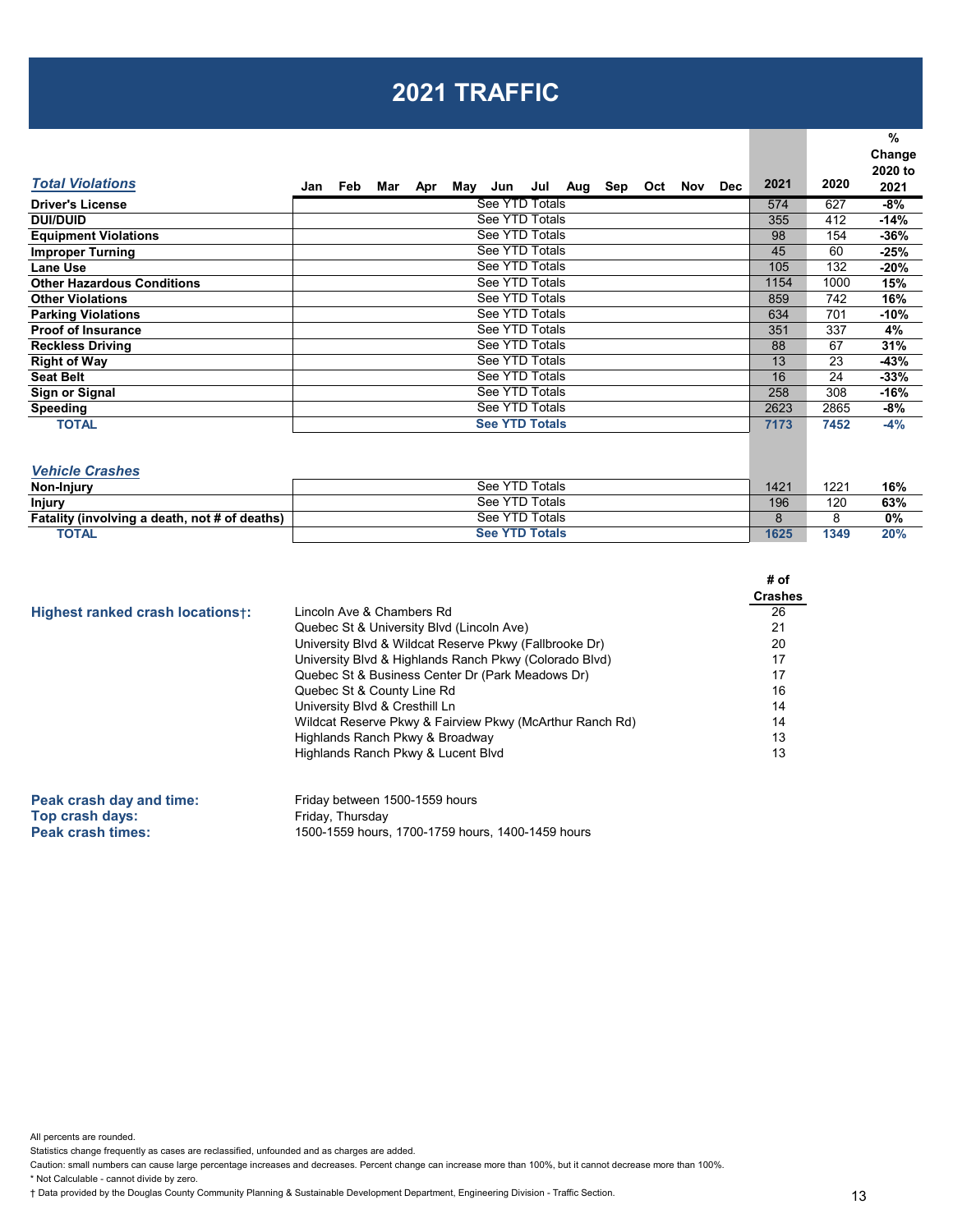### **COMMUNICATIONS**

#### *Call Summary (Calls initiating a call for*

| <b>Call Summary (Calls initiating a call for</b> |          |      |          |          |      |          |      |      |                                                                       |      |      |            |         |         | Change  |
|--------------------------------------------------|----------|------|----------|----------|------|----------|------|------|-----------------------------------------------------------------------|------|------|------------|---------|---------|---------|
| service; includes fire calls and Elbert          |          |      |          |          |      |          |      |      |                                                                       |      |      |            |         |         | 2020 to |
| County.)                                         | Jan      | Feb  | Mar      | Apr      | May  | Jun      | Jul  | Aug  | Sep                                                                   | Oct  | Nov  | <b>Dec</b> | 2021    | 2020    | 2021    |
| 911                                              | 1786     | 1514 | 1728     | 1633     | 2002 | 2103     | 2022 | 2048 | 1975                                                                  | 1971 | 1764 | 1889       | 22435   | 19903   | 13%     |
| 911 - TTY/TDD                                    |          | 0    | 0        | 0        | 0    | 0        |      | 0    | 0                                                                     | 0    | 0    |            | 2       | 3       | -33%    |
| <b>Alarm Company</b>                             | 189      | 202  | 229      | 225      | 281  | 341      | 321  | 320  | 262                                                                   | 279  | 256  | 291        | 3196    | 2764    | 16%     |
| <b>Electronic</b>                                | 20       | 22   | 42       | 29       | 45   | 11       | 18   | 26   | 48                                                                    | 29   | 40   | 44         | 374     | 250     | 50%     |
| Email                                            |          |      | 0        | 4        | 0    | 4        |      | 4    | 2                                                                     |      |      | 2          | 21      | 100     | -79%    |
| Fax                                              | $\Omega$ | 0    | $\Omega$ | $\Omega$ |      | $\Omega$ |      |      | 0                                                                     |      |      | 0          | 4       | 13      | -69%    |
| Radio                                            | 6780     | 6496 | 6245     | 6159     | 5951 | 6790     | 6236 | 6136 | 5870                                                                  | 6228 | 6317 | 6235       | 75443   | 87626   | -14%    |
| TDD                                              | 0        | 0    | 0        | 0        | 0    | 0        |      | 0    | 0                                                                     | 0    | 0    |            |         |         | 0%      |
| Telephone                                        | 3008     | 2540 | 3039     | 3055     | 3282 | 3137     | 3462 | 2933 | 3043                                                                  | 2859 | 2699 | 2726       | 35783   | 36128   | -1%     |
| <b>Teletype</b>                                  | 9        | 3    | 8        | 9        | 4    | 8        | 12   | 10   | 10                                                                    | 4    | 4    |            | 88      | 60      | 47%     |
| Text                                             |          | 4    | 4        |          | 5    | 5        | 6    | 5    | 5                                                                     | 5    | 2    | 3          | 52      | 31      | 68%     |
| <b>Walk-in</b>                                   | 26       | 20   | 18       | 19       | 25   | 16       | 23   | 29   | 29                                                                    | 18   | 15   | 15         | 253     | 393     | -36%    |
| <b>TOTAL</b>                                     | 11,827   |      |          |          |      |          |      |      | 10,802 11,313 11,134 11,596 12,415 12,103 11,512 11,244 11,395 11,099 |      |      | 11,212     | 137.652 | 147,272 | $-7%$   |
|                                                  |          |      |          |          |      |          |      |      |                                                                       |      |      |            |         |         |         |
| <b>Fire Calls</b>                                |          |      |          |          |      |          |      |      |                                                                       |      |      |            |         |         |         |
| <b>Requiring Dispatch</b>                        | 822      | 788  | 799      | 809      | 867  | 889      | 951  | 961  | 967                                                                   | 912  | 894  | 1021       | 10680   | 10073   | 6%      |
| % of Total Calls Requiring Dispatch              | 7%       | 7%   | 7%       | 7%       | 7%   | 7%       | 8%   | 8%   | 9%                                                                    | 8%   | 8%   | 9%         | 8%      | 7%      | 13%     |

#### **RECORDS**

| <b>Requests</b> **             |     |     |     |     |     |     |     |     |     |     |     |     |      |      |        |
|--------------------------------|-----|-----|-----|-----|-----|-----|-----|-----|-----|-----|-----|-----|------|------|--------|
| Fax, mail, email & TTY         | 291 | 289 | 389 | 324 | 242 | 95  | 178 | 221 | 210 | 383 | 176 | 196 | 2994 | 3534 | $-15%$ |
| <b>Online Records Requests</b> | 83  | 85  | 92  | 91  | 120 | 119 | 101 | 128 | 97  | 112 | 118 | 92  | 1238 | 1139 | 9%     |
| Walk-in                        | 67  | 78  | 72  | 74  | 73  | 94  | 87  | 93  | 92  | 69  | 63  | 106 | 968  | 873  | 11%    |
| <b>TOTAL</b>                   | 441 | 452 | 553 | 489 | 435 | 308 | 366 | 442 | 399 | 564 | 357 | 394 | 5200 | 5546 | $-6%$  |

#### **CIVIL**

| <b>Total Served</b>                                                                                                   | 117 | 100 | 152 | 123 | 109 |     | 133 | 137 | 124 | 112 | 18C | 14 <sup>′</sup> | 1545   | 1288   | 20%    |
|-----------------------------------------------------------------------------------------------------------------------|-----|-----|-----|-----|-----|-----|-----|-----|-----|-----|-----|-----------------|--------|--------|--------|
| % of Evictions in a Municipality                                                                                      | 50% | 43% | 64% | 40% | 67% | 62% | 40% | 12% | 50% | 33% | 18% | 42%             | 43%    | 38%    | 14%    |
| Money Received (rounded to nearest dollar) \$ 5,710 5,730 7,606 7,841 6,725 6,422 7,508 7,540 6,429 8,492 8,823 6,203 |     |     |     |     |     |     |     |     |     |     |     |                 | 85.029 | 72.653 | 17%    |
| <b>Vehicles Towed</b>                                                                                                 | 104 | 107 | 104 | 94  | 81  | 86  | 139 | 88  | 99  | 103 | 82  | 86              | .173   | .098   | 7%     |
| <b>Vehicles Released</b>                                                                                              | 53  | 65  | 83  | 65  | 61  | 56  | 70  | 62  | 68  | 80  | 67  | 80              | 810    | 756    | 7%     |
| <b>Vehicles Sold</b>                                                                                                  |     |     | 20  |     | 13  |     |     |     | 15  | 14  | 20  | -17             | 149    | 179    | $-17%$ |
| <b>Letters to Owners</b>                                                                                              | 34  | 19  | 38  | 29  | 16  | 23  | 42  | 45  | 49  | 47  | 52  | 37              | 431    | 420    | 3%     |

### **WARRANTS**

|                                             |  |                |             |           |      |                         |  | Ava. | Ava. |     |
|---------------------------------------------|--|----------------|-------------|-----------|------|-------------------------|--|------|------|-----|
| <b>Total Outstanding Warrants (revised)</b> |  | 9566 9628 9687 | . 9814 9801 | 9696 9881 | 9961 | 9997 10020 10082 10153  |  | 9857 | 8760 | 13% |
| <b>Out of State Transports by DCSO</b>      |  |                |             |           |      | 2 3 1 5 5 3 4 2 0 1 3 2 |  | 31   |      | 48% |

All percents are rounded.

Caution: small numbers can cause large percentage increases and decreases. Percent change can increase more than 100%, but it cannot decrease more than 100%.

\* Not Calculable - cannot divide by zero.

\*\* Includes public, law enforcement and other criminal justice agency.

**%**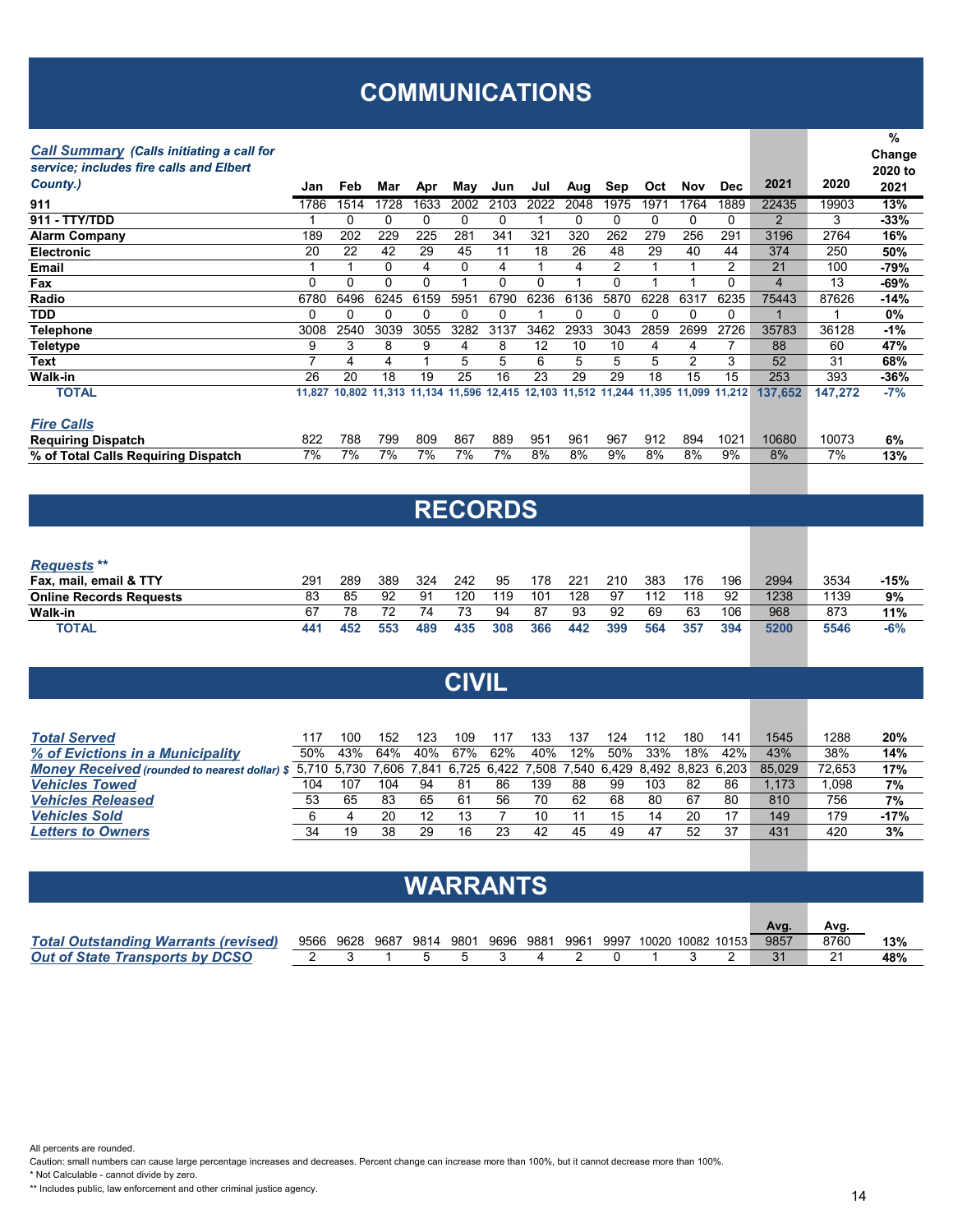## **INVESTIGATIONS**

|                                                 |                 |                 |                 |                 |                                    |                 |                 |                |                                           |                |                |                |      |                | %       |
|-------------------------------------------------|-----------------|-----------------|-----------------|-----------------|------------------------------------|-----------------|-----------------|----------------|-------------------------------------------|----------------|----------------|----------------|------|----------------|---------|
|                                                 |                 |                 |                 |                 |                                    |                 |                 |                |                                           |                |                |                |      |                | Change  |
| <b>Crime Lab &amp; Property Section</b>         |                 |                 |                 |                 |                                    |                 |                 |                |                                           |                |                |                |      |                | 2020 to |
| (includes Castle Rock)                          | Jan             | Feb             | Mar             | Apr             | May                                | Jun             | Jul             | Aug            | Sep                                       | Oct            | Nov            | <b>Dec</b>     | 2021 | 2020           | 2021    |
| <b>Crime Scenes Processed</b>                   | 28              | 16              | 17              | 32              | $\overline{22}$                    | $\overline{22}$ | 33              | 33             | 41                                        | 34             | 28             | 38             | 344  | 312            | 10%     |
| <b>Items Processed</b>                          | 62              | 36              | $\mathbf{1}$    | 31              | 14                                 | 14              | 6               | $\mathbf{1}$   | 41                                        | 8              | $\Omega$       | $\mathbf{0}$   | 214  | 187            | 14%     |
| <b>Evidence Received</b>                        | 663             | 855             | 929             | 892             | 811                                | 703             | 1204            | 826            | 715                                       | 755            | 916            | 654            | 9923 | 9073           | 9%      |
| <b>Evidence Destroyed</b>                       | 39              | 91              | 251             | 3589            | 677                                | 513             | 1991            | 1073           | 520                                       | 134            | 247            | 216            | 9341 | 5920           | 58%     |
| <b>Total Number of Items in Evidence</b>        | 62.801          |                 |                 |                 | 63,198 63,816 61,296 61,197 61,261 |                 |                 |                | 58,727 62,236 62,573 61,819 63,723 64,231 |                |                |                | N/A  | N/A            | N/A     |
|                                                 |                 |                 |                 |                 |                                    |                 |                 |                |                                           |                |                |                |      |                |         |
| <b>Persons Crimes</b>                           |                 |                 |                 |                 |                                    |                 |                 |                |                                           |                |                |                |      |                |         |
| <b>Cases Assigned</b>                           | 59              | 36              | 51              | 49              | 65                                 | 57              | 56              | 61             | 44                                        | 49             | 49             | 45             | 621  | 677            | -8%     |
| <b>Open Cases</b>                               | 4               | 9               | 17              | 11              | 17                                 | 22              | 6               | 4              | $\Omega$                                  | 3              | 5              | 14             | 112  | 27             | 315%    |
| <b>Cleared by Arrest</b>                        | 28              | 14              | 14              | 12              | 20                                 | 17              | 23              | 13             | 20                                        | 16             | 10             | 10             | 197  | 259            | $-24%$  |
| <b>Deactivated</b>                              | $\overline{2}$  | 3               | 2               | $\overline{7}$  | 5                                  | 3               | 9               | 11             | 12                                        | 6              | 14             | 6              | 80   | 61             | 31%     |
| <b>Exceptionally Cleared</b>                    | 3               | $\overline{2}$  | $\mathbf{1}$    | 5               | 3                                  | $\mathbf{1}$    | $\overline{2}$  | 3              | $\overline{2}$                            | 3              | 5              | $\mathbf 1$    | 31   | 33             | $-6%$   |
|                                                 |                 |                 |                 |                 |                                    |                 |                 |                |                                           |                |                |                |      |                |         |
| <b>Financial Crimes Unit</b>                    |                 |                 |                 |                 |                                    |                 |                 |                |                                           |                |                |                |      |                |         |
| <b>Cases Assigned</b>                           | 123             | 67              | 66              | 36              | 57                                 | 54              | 48              | 43             | 36                                        | 45             | 68             | 42             | 685  | 909            | $-25%$  |
| <b>Open Cases</b>                               | 13              | 11              | 23              | 9               | 12                                 | $\overline{7}$  | 3               | 5              | $\overline{4}$                            | 5              | 6              | 14             | 112  | 96             | 17%     |
| <b>Cleared by Arrest</b>                        | $\overline{2}$  | $\overline{4}$  | 4               | $\overline{4}$  | 3                                  | 5               | 2               | 2              | 5                                         | 3              | 3              | $\mathbf{1}$   | 38   | 50             | $-24%$  |
| <b>Deactivated</b>                              | 97              | 45              | 38              | 19              | 28                                 | 28              | 30              | 25             | 19                                        | 33             | 46             | 22             | 430  | 638            | $-33%$  |
| <b>Exceptionally Cleared</b>                    | 6               | $\overline{7}$  | 0               | $\overline{2}$  | 10                                 | 10              | 6               | 9              | 5                                         | $\overline{4}$ | 11             | 3              | 73   | 81             | $-10%$  |
|                                                 |                 |                 |                 |                 |                                    |                 |                 |                |                                           |                |                |                |      |                |         |
| <b>Special Victim's Unit</b>                    |                 |                 |                 |                 |                                    |                 |                 |                |                                           |                |                |                |      |                |         |
| <b>Cases Assigned</b>                           | 38              | 19              | 37              | 17              | 44                                 | 35              | 27              | 28             | 28                                        | 27             | 31             | 29             | 360  | 328            | 10%     |
| <b>Open Cases</b>                               | 15              | 5               | 19              | 8               | 17                                 | 17              | $\overline{2}$  | 4              | 9                                         | 3              | 8              | $\overline{7}$ | 114  | 44             | 159%    |
| <b>Cleared by Arrest</b>                        | 4               | $\overline{2}$  | $\mathbf{1}$    | 3               | 6                                  | $\overline{4}$  | 3               | $\mathbf{1}$   | $\overline{2}$                            | 4              | 5              | 3              | 38   | 46             | $-17%$  |
| <b>Deactivated</b>                              | 5               | 3               | 6               | $\mathbf{1}$    | 5                                  | 6               | 8               | $\overline{7}$ | 5                                         | 3              | 9              | 5              | 63   | 75             | -16%    |
| <b>Exceptionally Cleared</b>                    | $\overline{7}$  | 4               | $\overline{7}$  | 4               | 6                                  | 5               | 6               | $\overline{7}$ | $\overline{2}$                            | 6              | 5              | $\overline{7}$ | 66   | 64             | 3%      |
|                                                 |                 |                 |                 |                 |                                    |                 |                 |                |                                           |                |                |                |      |                |         |
| <b>Property Crimes</b>                          |                 |                 |                 |                 |                                    |                 |                 |                |                                           |                |                |                |      |                |         |
| <b>Cases Assigned</b>                           | 233             | 214             | 225             | 187             | 185                                | 174             | 145             | 89             | 138                                       | 126            | 185            | 121            | 2022 | 2171           | -7%     |
| <b>Open Cases</b>                               | 8               | 8               | 29              | 9               | 12                                 | 26              | 8               | 6              | 14                                        | 12             | 28             | 27             | 187  | 92             | 103%    |
| <b>Cleared by Arrest</b>                        | 27              | 20              | 19              | 14              | 14                                 | 12              | 17              | 16             | 7                                         | 12             | 15             | $\overline{7}$ | 180  | 224            | $-20%$  |
| <b>Deactivated</b>                              | 173             | 165             | 157             | 144             | 140                                | 115             | 100             | 56             | 97                                        | 94             | 130            | 80             | 1451 | 1669           | $-13%$  |
| <b>Exceptionally Cleared</b>                    | 15              | 9               | 9               | $\overline{7}$  | 3                                  | 10              | 3               | $\mathbf{1}$   | 9                                         | $\overline{4}$ | 3              | $\mathbf 1$    | 74   | 57             | 30%     |
|                                                 |                 |                 |                 |                 |                                    |                 |                 |                |                                           |                |                |                |      |                |         |
| <b>Juvenile</b>                                 |                 |                 |                 |                 |                                    |                 |                 |                |                                           |                |                |                |      |                |         |
| <b>Cases Assigned</b>                           | 28              | 22              | 27              | 19              | 31                                 | 27              | 15              | 24             | 53                                        | 42             | 49             | 38             | 375  | 527            | -29%    |
| <b>Open Cases</b>                               | $\mathbf 0$     | $\overline{2}$  | 3               | $\mathbf{1}$    | $\mathbf{1}$                       | 5               | $\mathbf{1}$    | 0              | $\mathbf{1}$                              | $\mathbf{1}$   | 4              | 4              | 23   | $\overline{7}$ | 229%    |
| <b>Cleared by Arrest</b>                        | 14              | 11              | 9               | 11              | 17                                 | 14              | 4               | 15             | 31                                        | 27             | 33             | 19             | 205  | 221            | $-7%$   |
| <b>Deactivated</b>                              | 8               | $\mathbf{1}$    | 5               | $\mathbf{1}$    | $\mathbf{1}$                       | $\mathbf{1}$    | 0               | $\overline{2}$ | $\overline{7}$                            | $\overline{2}$ | 4              | 6              | 38   | 132            | $-71%$  |
| <b>Exceptionally Cleared</b>                    | $\overline{2}$  | 3               | 6               | $\Omega$        | 5                                  | 3               | 3               | 3              | 6                                         | 6              | 3              | 6              | 46   | 45             | 2%      |
|                                                 |                 |                 |                 |                 |                                    |                 |                 |                |                                           |                |                |                |      |                |         |
| <b>IMPACT</b>                                   |                 |                 |                 |                 |                                    |                 |                 |                |                                           |                |                |                |      |                |         |
| <b>Adult Arrests</b>                            | 8               | 6               | 3               | 5               | 10                                 | 5               | 9               | 11             | 8                                         | 5              | $\overline{7}$ | 4              | 81   | 102            | -21%    |
| <b>Assists to DCSO &amp; In-County Agencies</b> | 34              | 40              | 52              | 32              | 14                                 | 50              | 56              | 40             | 46                                        | 53             | 36             | 15             | 468  | 414            | 13%     |
| <b>Assists to Outside Agencies</b>              | 11              | 8               | 11              | $\overline{7}$  | 9                                  | $\overline{7}$  | $\overline{21}$ | 17             | 11                                        | 12             | 0              | 0              | 114  | 133            | $-14%$  |
| Narcotics Case Investigation/Follow-up          | $\overline{70}$ | $\overline{27}$ | $\overline{25}$ | $\overline{12}$ | 35                                 | 32              | 25              | 30             | 40                                        | 43             | 20             | 24             | 383  | 275            | 39%     |
| Narcotics Tip Investigation/Follow-up           | 18              | 18              | 4               | 95              | 34                                 | 36              | 20              | 30             | 24                                        | 21             | 12             | 14             | 326  | 146            | 123%    |
| <b>Narcotics Operations</b>                     | 8               | 5               | 5               | 3               | 5                                  | 8               | $\overline{4}$  | 8              | 8                                         | $\mathbf{1}$   | 5              | $\mathbf 0$    | 60   | 46             | 30%     |
|                                                 |                 |                 |                 |                 |                                    |                 |                 |                |                                           |                |                |                |      |                |         |
| <b>Average Registered Sex Offenders</b>         | 202             | 198             | 192             | 190             | 190                                | 191             | 193             | 189            | 185                                       | 185            | 187            | 192            | 191  | 193            | $-1%$   |
|                                                 |                 |                 |                 |                 |                                    |                 |                 |                |                                           |                |                |                |      |                |         |
| <b>Victim's Assistance Victims</b>              |                 |                 |                 |                 |                                    |                 | See YTD Totals  |                |                                           |                |                |                | 2835 | 2216           | 28%     |

All percents are rounded. Caution: small numbers can cause large percentage increases and decreases. Percent change can increase more than 100%, but it cannot decrease more than 100%. \* Not Calculable - cannot divide by zero.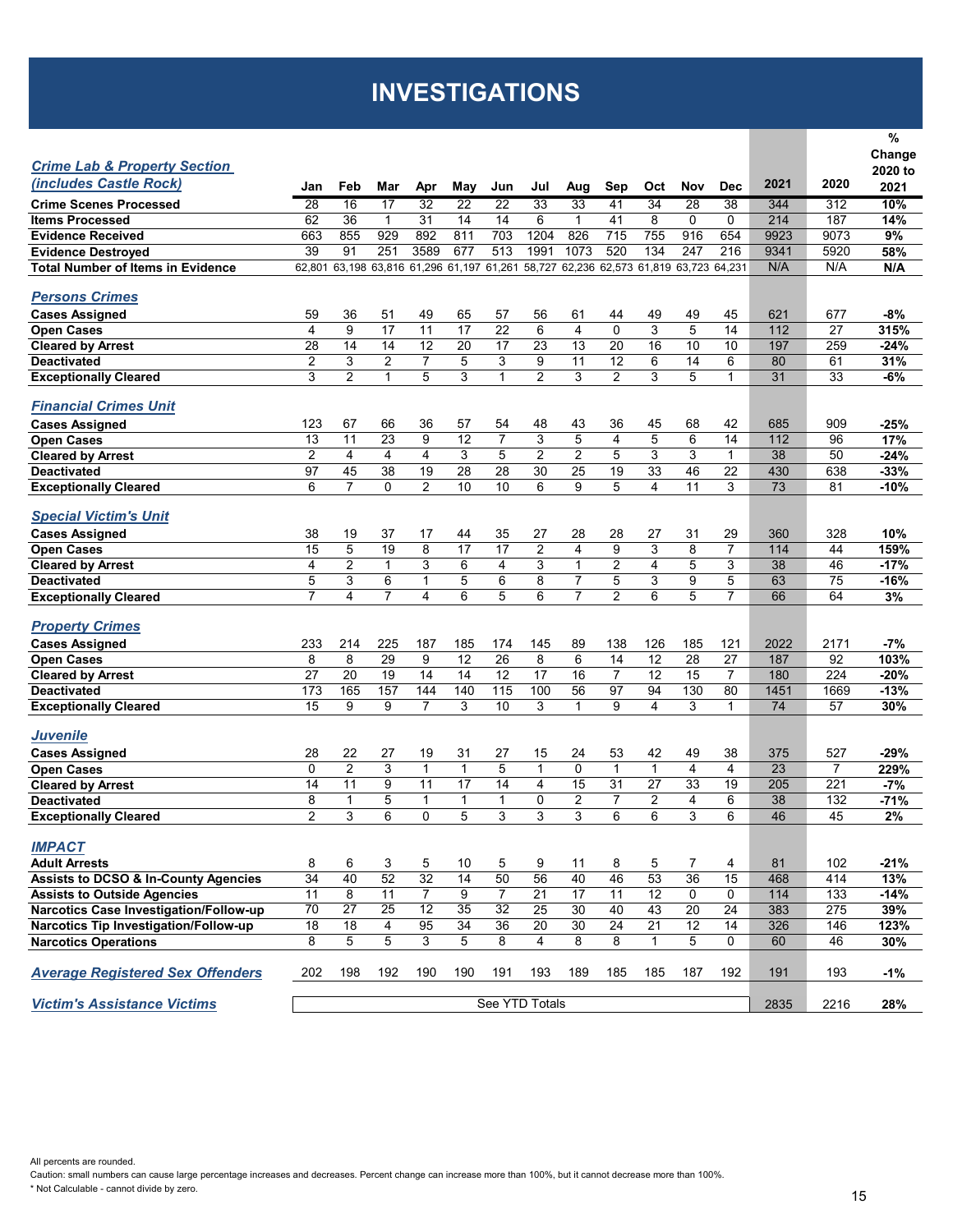## **DETENTIONS**

|                                                               |     |     |     |     |     |     |     |     |     |                  |                  |            |                 |            | $\%$<br>Change |
|---------------------------------------------------------------|-----|-----|-----|-----|-----|-----|-----|-----|-----|------------------|------------------|------------|-----------------|------------|----------------|
|                                                               |     |     |     |     |     |     |     |     |     |                  |                  |            |                 |            | 2020 to        |
| <b>Population</b>                                             | Jan | Feb | Mar | Apr | May | Jun | Jul | Aug | Sep | Oct              | <b>Nov</b>       | <b>Dec</b> | 2021            | 2020       | 2021           |
| <b>Average Daily Population</b>                               | 274 | 296 | 286 | 293 | 305 | 301 | 325 | 335 | 340 | 353              | 374              | 382        | 322             | 267        | 21%            |
| <b>Average Length of Stay (Days)</b>                          | 20  | 22  | 31  | 19  | 19  | 22  | 20  | 14  | 21  | 18               | 17               | 16         | 20              | 19         | 5%             |
|                                                               |     |     |     |     |     |     |     |     |     |                  |                  |            |                 |            |                |
| <b>Bookings</b> (excludes court ordered fingerprints)         | 316 | 306 | 358 | 369 | 418 | 459 | 542 | 530 | 512 | 559              | 501              | 466        | 5336            | 4571       | 17%            |
| <b>Releases</b> (excludes court ordered fingerprints)         | 277 | 314 | 363 | 370 | 403 | 457 | 501 | 528 | 507 | 547              | 476              | 479        | 5222            | 4641       | 13%            |
| <b>Bookings by Agency (includes court order fingerprints)</b> |     |     |     |     |     |     |     |     |     |                  |                  |            |                 | % of Total |                |
| <b>Castle Rock Police Department</b>                          | 49  | 42  | 59  | 47  | 54  | 66  | 75  | 81  | 89  | 87               | 74               | 74         | 797             | 14%        |                |
| <b>Douglas County Sheriff's Office</b>                        | 206 | 206 | 228 | 262 | 301 | 292 | 356 | 330 | 304 | $\overline{379}$ | $\overline{315}$ | 273        | 3452            | 59%        |                |
| <b>Lone Tree Police Department</b>                            | 49  | 38  | 38  | 29  | 39  | 50  | 62  | 69  | 43  | 53               | 61               | 62         | 593             | 10%        |                |
| <b>Other Law Enforcement Agency</b>                           | 35  | 36  | 37  | 27  | 30  | 42  | 40  | 29  | 44  | 34               | 44               | 46         | 444             | 8%         |                |
| <b>Parker Police Department</b>                               | 22  | 25  | 32  | 38  | 46  | 54  | 62  | 80  | 64  | 59               | $\overline{51}$  | 55         | 588             | 10%        |                |
| <b>TOTAL</b>                                                  | 361 | 347 | 394 | 403 | 470 | 504 | 595 | 589 | 544 | 612              | 545              | 510        | 5874            |            |                |
|                                                               |     |     |     |     |     |     |     |     |     |                  |                  |            |                 |            |                |
| <b>Population Gender (as of 12/30/21)</b>                     |     |     |     |     |     |     |     |     |     |                  |                  |            |                 | % of Total |                |
| Male                                                          |     |     |     |     |     |     |     |     |     |                  |                  |            | 309             | 84%        |                |
| Female                                                        |     |     |     |     |     |     |     |     |     |                  |                  |            | 61              | 16%        |                |
|                                                               |     |     |     |     |     |     |     |     |     |                  |                  |            |                 |            |                |
|                                                               |     |     |     |     |     |     |     |     |     |                  |                  |            |                 |            |                |
| <b>Population Race (as of 12/30/21)</b>                       |     |     |     |     |     |     |     |     |     |                  |                  |            |                 | % of Total |                |
| White                                                         |     |     |     |     |     |     |     |     |     |                  |                  |            | 301             | 81%        |                |
| <b>Black</b>                                                  |     |     |     |     |     |     |     |     |     |                  |                  |            | 55              | 15%        |                |
| American Indian/Alaskan Native                                |     |     |     |     |     |     |     |     |     |                  |                  |            | 8               | 2%         |                |
| Asian/Pacific Islander                                        |     |     |     |     |     |     |     |     |     |                  |                  |            | 6               | 2%         |                |
| <b>Unknown</b>                                                |     |     |     |     |     |     |     |     |     |                  |                  |            | $\Omega$        | $0\%$      |                |
|                                                               |     |     |     |     |     |     |     |     |     |                  |                  |            |                 |            |                |
|                                                               |     |     |     |     |     |     |     |     |     |                  |                  |            |                 |            |                |
| Population Age Group (as of 12/30/21)                         |     |     |     |     |     |     |     |     |     |                  |                  |            |                 | % of Total |                |
| 0 to 17                                                       |     |     |     |     |     |     |     |     |     |                  |                  |            | $\mathbf{0}$    | N/A        |                |
| 18 to 21                                                      |     |     |     |     |     |     |     |     |     |                  |                  |            | $\overline{21}$ | 6%         |                |
| 22 to 40                                                      |     |     |     |     |     |     |     |     |     |                  |                  |            | 242             | 65%        |                |
| 41 to 60                                                      |     |     |     |     |     |     |     |     |     |                  |                  |            | 100             | 27%        |                |
| 61 to 80                                                      |     |     |     |     |     |     |     |     |     |                  |                  |            | $\overline{7}$  | 2%         |                |
| 81 to 100                                                     |     |     |     |     |     |     |     |     |     |                  |                  |            | $\Omega$        | 0%         |                |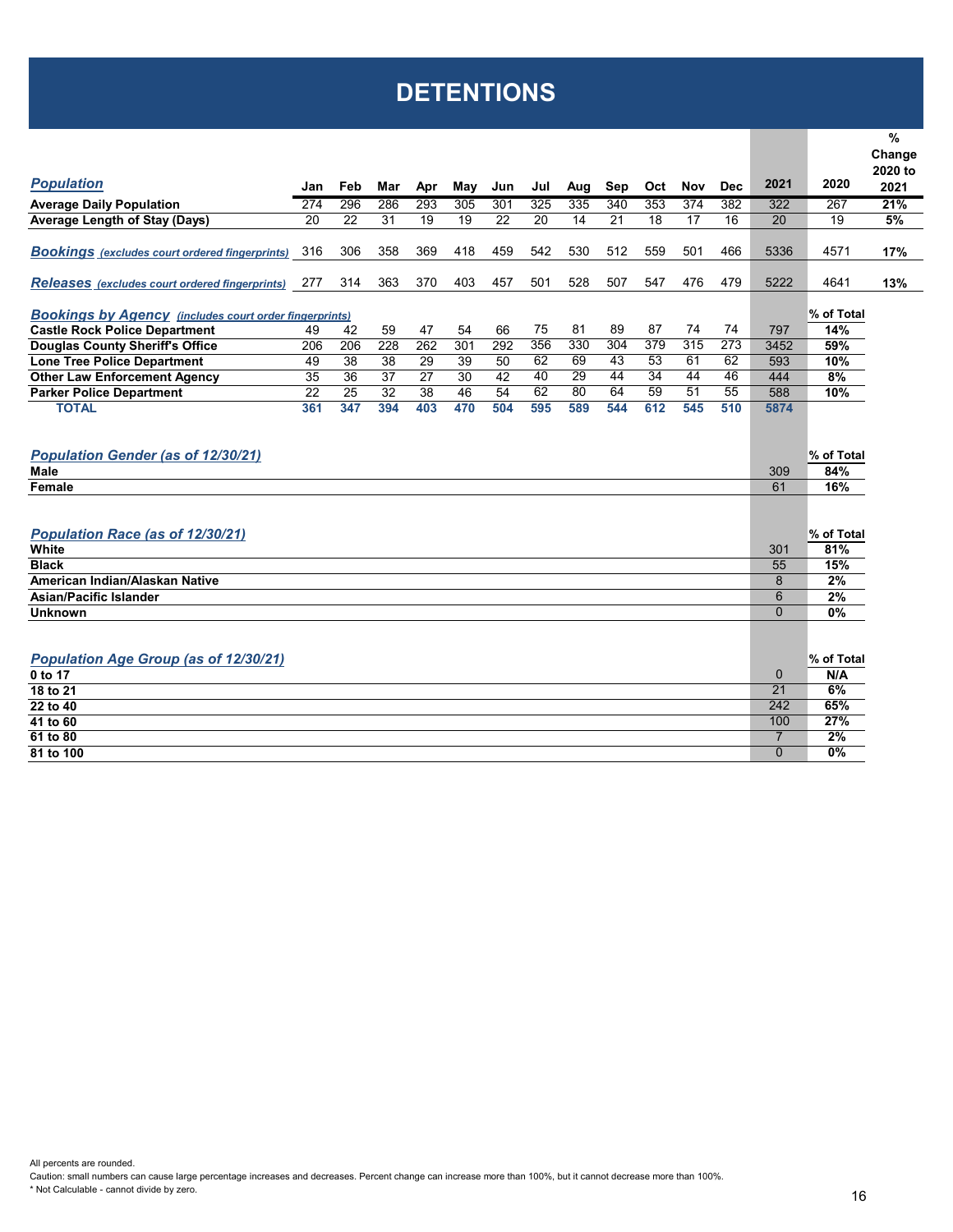### **DOUGLAS COUNTY SHERIFF'S OFFICE HIGHLANDS RANCH CRIME SUMMARY\*\***

| <b>NIBRS Group A</b>                                             | 2021            | 2020         | % Change<br>2020 to<br>2021 |
|------------------------------------------------------------------|-----------------|--------------|-----------------------------|
|                                                                  |                 |              |                             |
| Arson                                                            | 10              | 26           | $-62%$                      |
| <b>Aggravated Assault</b>                                        | 171             | 160          | 7%                          |
| <b>Simple Assault</b>                                            | 383             | 336          | 14%<br>$-50%$               |
| <b>Intimidation</b>                                              | 16<br>6         | 32<br>23     |                             |
| <b>Bribery</b>                                                   | 122             | 85           | $-74%$                      |
| <b>Burglary Residential</b>                                      | 89              | 105          | 44%<br>$-15%$               |
| <b>Burglary Non-Residential</b><br><b>Counterfeiting/Forgery</b> | 37              | 87           | $-57%$                      |
| Destruction/Damage/Vandalism of Property                         | 531             | 540          | $-2%$                       |
| <b>Drug/Narcotic Violations</b>                                  | 202             | 281          | $-28%$                      |
| <b>Drug Equipment Violations</b>                                 | 128             | 160          | $-20%$                      |
| <b>Embezzlement</b>                                              | $\mathbf{0}$    | $\Omega$     | $N/C^*$                     |
| <b>Extortion/Blackmail</b>                                       | 21              | 41           | $-49%$                      |
| <b>False Pretenses/Swindle/Confidence Game</b>                   | 1259            | 605          | 108%                        |
| <b>Credit Card/Automatic Teller Machine Fraud</b>                | 44              | 59           | $-25%$                      |
| Impersonation                                                    | 46              | 41           | 12%                         |
| <b>Welfare Fraud</b>                                             | $\Omega$        | 5            | $-100%$                     |
| <b>Wire Fraud</b>                                                | 26              | 25           | 4%                          |
| <b>Betting/Wagering</b>                                          | $\Omega$        | $\Omega$     | $N/C^*$                     |
| <b>Operating/Promoting/Assisting Gambling</b>                    | $\overline{0}$  | $\Omega$     | $N/C^*$                     |
| <b>Gambling Equipment Violations</b>                             | $\overline{0}$  | $\mathbf 0$  | $N/C^*$                     |
| <b>Sports Tampering</b>                                          | $\overline{0}$  | $\mathbf 0$  | $N/C^*$                     |
| Murder and Non-Negligent Manslaughter                            | $\overline{2}$  | $\mathbf{1}$ | 100%                        |
| <b>Negligent Manslaughter</b>                                    | $\mathbf 0$     | 0            | $N/C^*$                     |
| <b>Justifiable Homicide</b>                                      | $\overline{0}$  | $\mathbf{0}$ | $N/C^*$                     |
| Kidnapping/Abduction                                             | 31              | 21           | 48%                         |
| <b>Theft</b>                                                     | 978             | 929          | 5%                          |
| <b>Trespass Auto</b>                                             | 831             | 759          | 9%                          |
| <b>Motor Vehicle Theft</b>                                       | 286             | 264          | 8%                          |
| Pornography/Obscene Material                                     | 24              | 17           | 41%                         |
| <b>Prostitution</b>                                              | $\overline{2}$  | 0            | $N/C^*$                     |
| <b>Assisting or Promoting Prostitution</b>                       | $\mathbf{1}$    | $\mathbf 0$  | $N/C^*$                     |
| Human Trafficking, Commercial Sex Acts                           | $\Omega$        | $\mathbf{1}$ | $-100%$                     |
| Robbery                                                          | 26              | 11           | 136%                        |
| <b>Forcible Rape</b>                                             | 42              | 39           | 8%                          |
| <b>Forcible Sodomy</b>                                           | $6\phantom{1}6$ | 11           | -45%                        |
| Sexual Assault with an Object                                    | 10              | 8            | 25%                         |
| <b>Forcible Fondling</b>                                         | 57              | 18           | 217%                        |
| Incest                                                           | 8               | 2            | 300%                        |
| <b>Statutory Rape</b>                                            | $\overline{4}$  | 3            | 33%                         |
| <b>Stolen Property Offenses</b>                                  | 130             | 155          | $-16%$                      |
| <b>Weapon Law Violations</b>                                     | 58              | 52           | 12%                         |
| <b>TOTAL</b>                                                     | 5587            | 4902         | 14%                         |
| <b>NIBRS Group B</b>                                             |                 |              |                             |
| <b>Bad Checks</b>                                                | 3               | 17           | $-82%$                      |
| <b>Curfew/Loitering/Vagrancy Violations</b>                      | 14              | 40           | $-65%$                      |
| <b>Disorderly Conduct</b>                                        | 71              | 100          | $-29%$                      |
| DUI (includes DUI per se duplicates)                             | 262             | 318          | $-18%$                      |
| <b>Drunkenness</b>                                               | $\mathbf{1}$    | $\mathbf{1}$ | $0\%$                       |
| <b>Family Offenses, Non-Violent</b>                              | 70              | 49           | 43%                         |
| <b>Liquor Law Violations</b>                                     | 68              | 139          | $-51%$                      |
| <b>Peeping Tom</b>                                               | $\mathbf 0$     | $\mathbf{1}$ | $-100%$                     |
| Runaway                                                          | 48              | 60           | $-20%$                      |
| <b>Trespass of Real Property</b>                                 | 104             | 144          | $-28%$                      |
| <b>All Other Offenses</b>                                        | 1343            | 1331         | 1%                          |
| <b>TOTAL</b>                                                     | 1984            | 2200         | $-10%$                      |
| <b>TOTAL GROUP A &amp; B OFFENSES</b>                            | 7571            | 7102         | 7%                          |

All percents are rounded.

Statistics change frequently as cases are reclassified, unfounded and as charges are added.

Caution: small numbers can cause large percentage increases and decreases. Percent change can increase more than 100%, but it cannot decrease more than 100%. \* Not Calculable - cannot divide by zero.

\*\* Districts 1, 2, 3 & 12 and includes some areas that are not part of Highlands Ranch.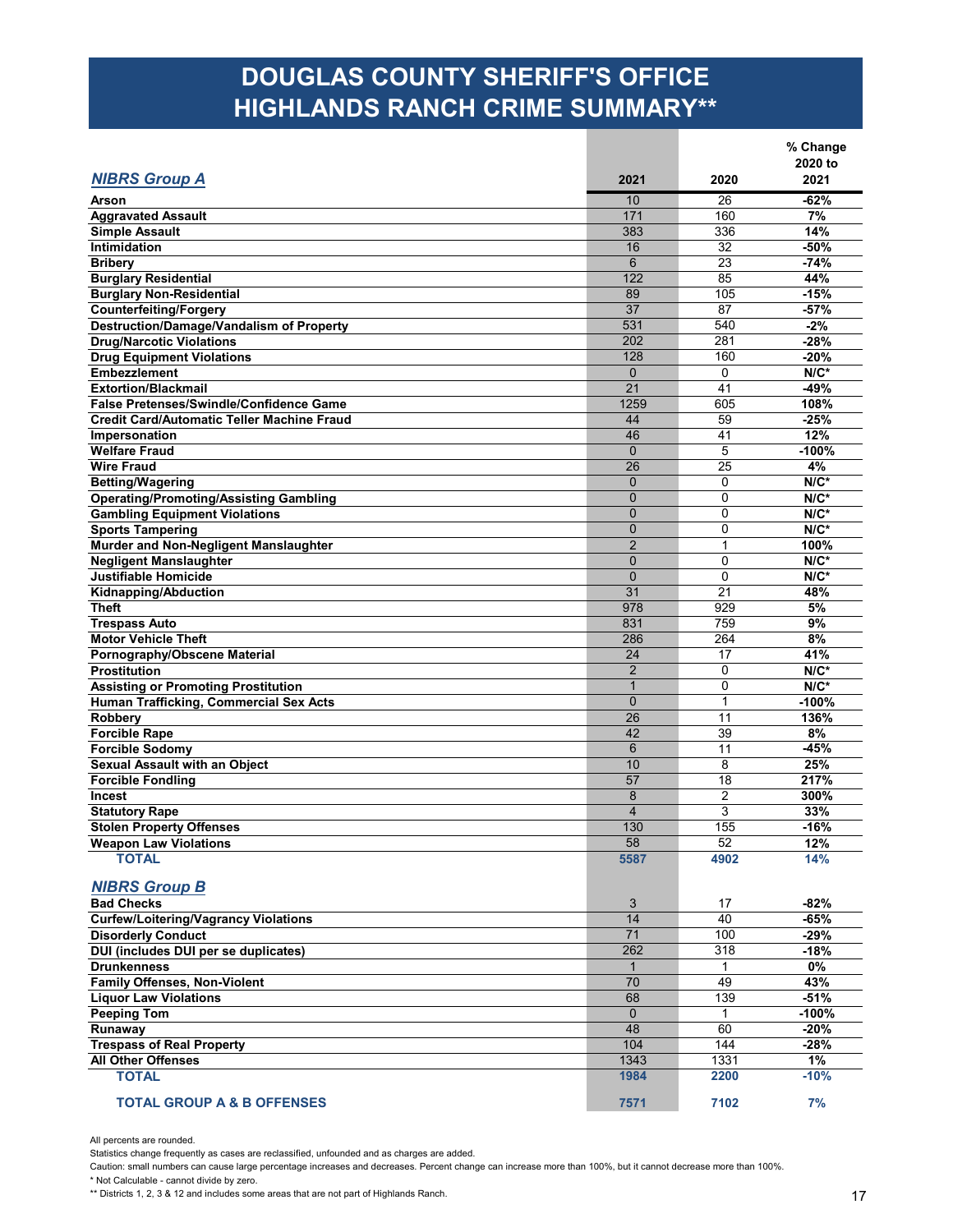### **DOUGLAS COUNTY SHERIFF'S OFFICE CASTLE PINES CRIME SUMMARY**

|                                                               |                                  |                | % Change |
|---------------------------------------------------------------|----------------------------------|----------------|----------|
|                                                               |                                  |                | 2020 to  |
| <b>NIBRS Group A</b>                                          | 2021                             | 2020           | 2021     |
| Arson                                                         | $\mathbf{0}$                     | $\overline{2}$ | $-100%$  |
| <b>Aggravated Assault</b>                                     | 12                               | 5              | 140%     |
| <b>Simple Assault</b>                                         | 31                               | 27             | 15%      |
| Intimidation                                                  | 3                                | 0              | $N/C^*$  |
| <b>Bribery</b>                                                | $\mathbf 1$                      | $\overline{2}$ | $-50%$   |
| <b>Burglary Residential</b>                                   | 20                               | 15             | 33%      |
| <b>Burglary Non-Residential</b>                               | 12                               | 22             | $-45%$   |
| <b>Counterfeiting/Forgery</b>                                 | $6\phantom{1}$                   | 8              | $-25%$   |
| <b>Destruction/Damage/Vandalism of Property</b>               | 57                               | 49             | 16%      |
| <b>Drug/Narcotic Violations</b>                               | 8                                | 32             | $-75%$   |
| <b>Drug Equipment Violations</b>                              | 5                                | 18             | $-72%$   |
| <b>Embezzlement</b>                                           | $\mathbf{0}$                     | $\mathbf 0$    | $N/C^*$  |
| <b>Extortion/Blackmail</b>                                    | $\overline{2}$                   | 3              | $-33%$   |
| <b>False Pretenses/Swindle/Confidence Game</b>                | 143                              | 65             | 120%     |
| <b>Credit Card/Automatic Teller Machine Fraud</b>             | $\overline{7}$                   | 10             | $-30%$   |
| Impersonation                                                 | $\overline{2}$                   | $\overline{7}$ | $-71%$   |
| <b>Welfare Fraud</b>                                          | $\mathbf{0}$                     | 0              | $N/C^*$  |
| <b>Wire Fraud</b>                                             | $\overline{2}$                   | 5              | $-60%$   |
| <b>Betting/Wagering</b>                                       | $\overline{0}$                   | 0              | $N/C^*$  |
| <b>Operating/Promoting/Assisting Gambling</b>                 | $\Omega$                         | 0              | $N/C^*$  |
| <b>Gambling Equipment Violations</b>                          | $\mathbf{0}$                     | 0              | $N/C^*$  |
|                                                               | $\overline{0}$                   | 0              | $N/C^*$  |
| <b>Sports Tampering</b>                                       |                                  | 0              | $N/C^*$  |
| Murder and Non-Negligent Manslaughter                         | $\mathbf 0$                      | 0              |          |
| <b>Negligent Manslaughter</b>                                 | $\mathbf{0}$                     |                | $N/C^*$  |
| <b>Justifiable Homicide</b>                                   | $\overline{0}$<br>$\overline{4}$ | 0              | $N/C^*$  |
| Kidnapping/Abduction                                          |                                  | 0              | $N/C^*$  |
| <b>Theft</b>                                                  | 123                              | 134            | -8%      |
| <b>Trespass Auto</b>                                          | 142                              | 102            | 39%      |
| <b>Motor Vehicle Theft</b>                                    | 16                               | 26             | $-38%$   |
| Pornography/Obscene Material                                  | $\overline{2}$                   | 1              | 100%     |
| <b>Prostitution</b>                                           | $\mathbf{0}$                     | 0              | $N/C^*$  |
| <b>Assisting or Promoting Prostitution</b>                    | $\Omega$                         | 0              | $N/C^*$  |
| Human Trafficking, Commercial Sex Acts                        | $\mathbf{0}$                     | 0              | $N/C^*$  |
| <b>Robbery</b>                                                | 1                                | $\overline{2}$ | $-50%$   |
| <b>Forcible Rape</b>                                          | 6                                | 3              | 100%     |
| <b>Forcible Sodomy</b>                                        | $\mathbf 1$                      | $\overline{2}$ | -50%     |
| <b>Sexual Assault with an Object</b>                          | 3                                | 0              | $N/C^*$  |
| <b>Forcible Fondling</b>                                      | $\overline{1}$                   | 1              | 0%       |
| <b>Incest</b>                                                 | 1                                | 0              | $N/C^*$  |
| <b>Statutory Rape</b>                                         | $\mathbf 0$                      | 0              | $N/C^*$  |
| <b>Stolen Property Offenses</b>                               | 6                                | 6              | 0%       |
| <b>Weapon Law Violations</b>                                  | 3                                | 2              | 50%      |
| <b>TOTAL</b>                                                  | 620                              | 549            | 13%      |
|                                                               |                                  |                |          |
| <b>NIBRS Group B</b>                                          |                                  |                |          |
| <b>Bad Checks</b>                                             | 0                                | 0              | $N/C^*$  |
| <b>Curfew/Loitering/Vagrancy Violations</b>                   | $\mathbf{1}$                     | 8              | $-88%$   |
| <b>Disorderly Conduct</b>                                     | $\overline{4}$                   | $\mathbf{1}$   | 300%     |
| DUI (includes DUI per se duplicates)                          | 24                               | 42             | $-43%$   |
| <b>Drunkenness</b>                                            | $\mathbf{0}$                     | 0              | $N/C^*$  |
| <b>Family Offenses, Non-Violent</b>                           | 8                                | 6              | 33%      |
| <b>Liquor Law Violations</b>                                  | $\overline{7}$                   | 26             | $-73%$   |
| <b>Peeping Tom</b>                                            | $\mathbf{0}$                     | 0              | $N/C^*$  |
| Runaway                                                       | 8                                | 3              | 167%     |
|                                                               | 13                               | 14             | $-7%$    |
| <b>Trespass of Real Property</b><br><b>All Other Offenses</b> | 109                              | 102            | 7%       |
|                                                               |                                  |                |          |
| <b>TOTAL</b>                                                  | 174                              | 202            | $-14%$   |
|                                                               |                                  |                |          |
| <b>TOTAL GROUP A &amp; B OFFENSES</b>                         | 794                              | 751            | 6%       |

All percents are rounded.

Statistics change frequently as cases are reclassified, unfounded and as charges are added.

Caution: small numbers can cause large percentage increases and decreases. Percent change can increase more than 100%, but it cannot decrease more than 100%. \* Not Calculable - cannot divide by zero.